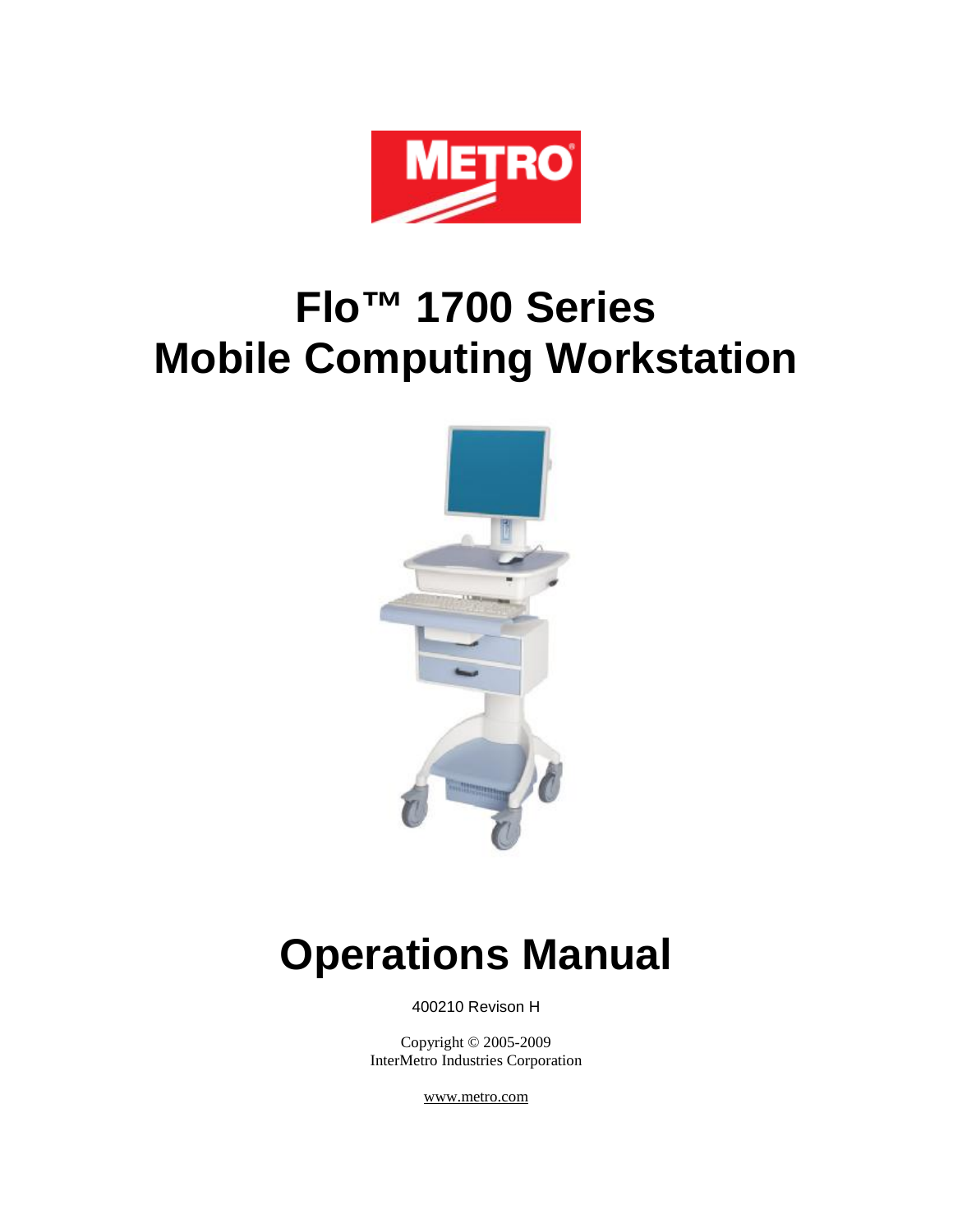#### THIS PAGE INTENTIONALLY LEFT BLANK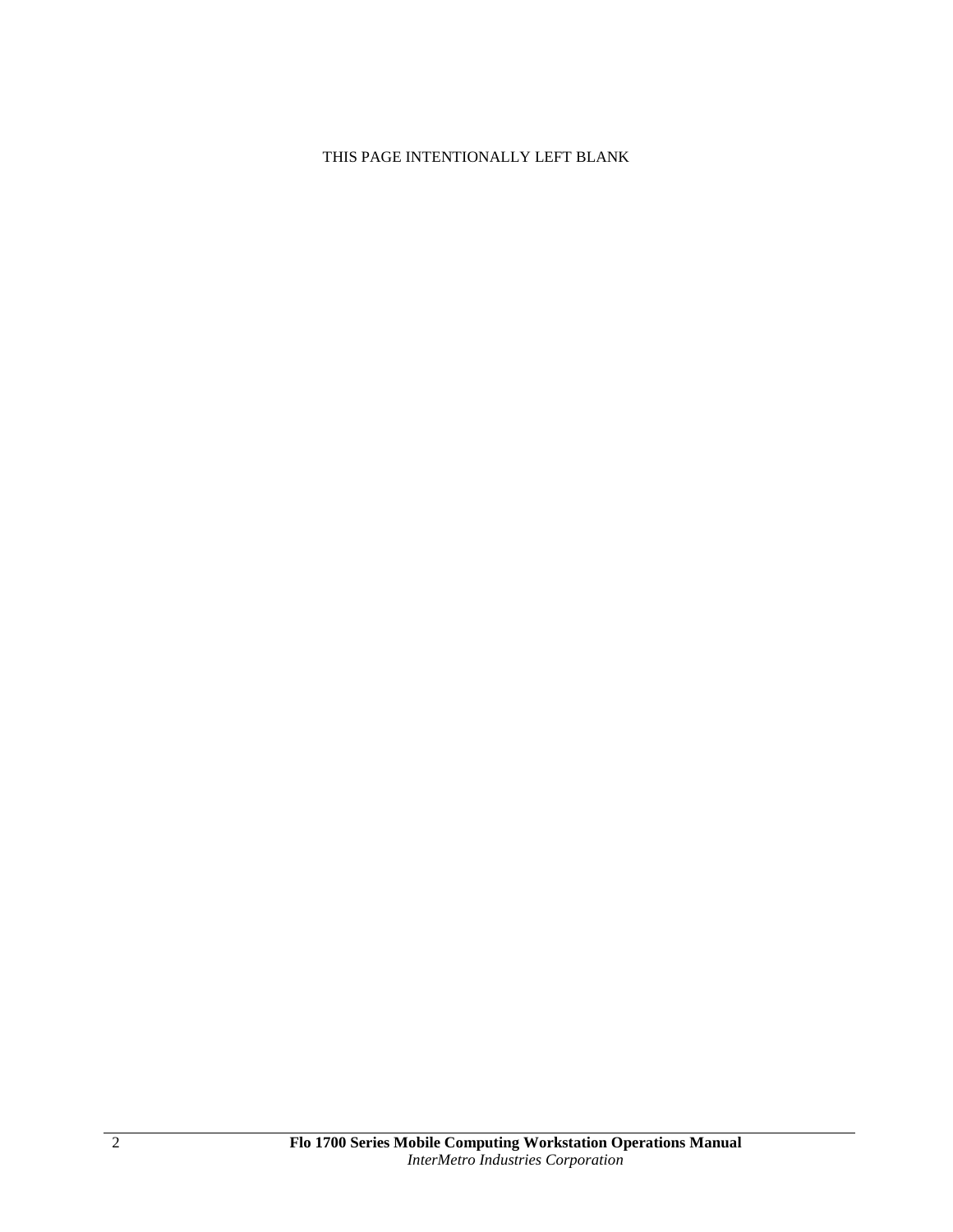#### **Notice:**

InterMetro Industries Corporation reserves the right to make improvements or changes to the products described in this manual at any time without notice.

While reasonable efforts have been made in the preparation of this document to assure its accuracy, InterMetro Industries Corporation assumes no liability resulting from any errors or omissions in this document, or from the use of the information contained herein.

#### **Copyright Notice:**

This manual is copyrighted. All rights reserved. This manual may be printed for personal use only. This manual, whole or in part, may not be copied, photocopied, reproduced, translated, or reduced to any electronic medium or machine-readable form for distribution. This manual, whole or in part, may not be modified without prior consent, in writing, from InterMetro Industries Corporation.

Copyright © 2005-2009 by InterMetro Industries Corporation, 651 North Washington Street, Wilkes-Barre, PA 18705, U.S.A.

- *Flo* is a registered trademark of InterMetro Industries Corporation.
- *Windows* is a registered trademark of Microsoft Corporation in the United States and other countries.
- *Velcro* is a registered trademark of Velcro Industries B.V.

#### **Contact Information:**

InterMetro Industries Corporation North Washington Street Wilkes-Barre, PA 18705 Phone: 1-800-992-1776 <http://www.metro.com/flo>

#### **FCC Information:**

This device complies with FCC Rules, part 15. Operation is subject to the following conditions:

- 1. This device may not cause harmful interference, and
- 2. This device must accept any interference that may be received, including interference that may cause undesired operation.
- **Notice**: This equipment has been tested and found to comply with the limits for a Class A digital device, pursuant to part 15 of the FCC rules. These limits are designed to provide reasonable protection against harmful interference when the equipment is operated in a commercial environment. This equipment generates, uses, and can radiate radio frequency energy and, if not installed and used in accordance with the instruction manual, may cause harmful interference to radio communications. Operation of this equipment in a residential area is likely to cause harmful interference in which case the user will be required to correct the interference at the user's expense.
- **Warning**: Changes or modifications to this device not expressly approved by InterMetro Industries Corporation could void the user's authority to operate this equipment.

*Shielded cables must be used with this unit to ensure compliance with the FCC Class A limits.* 

#### **Industry Canada:**

This class A digital apparatus meets all requirements of the Canadian Interface Causing Equipment Regulations. Operation is subject to the following two conditions:

- 1. This device may not cause harmful interference, and
- 2. This device must accept any interference received, including interference that may cause undesired operation.

#### **Regulatory Compliance**

This system was tested and complies with UL 60601-1, CAN/CSA C22.22 No.601.1 and IEC/EN 60601-1-1 medical safety standards.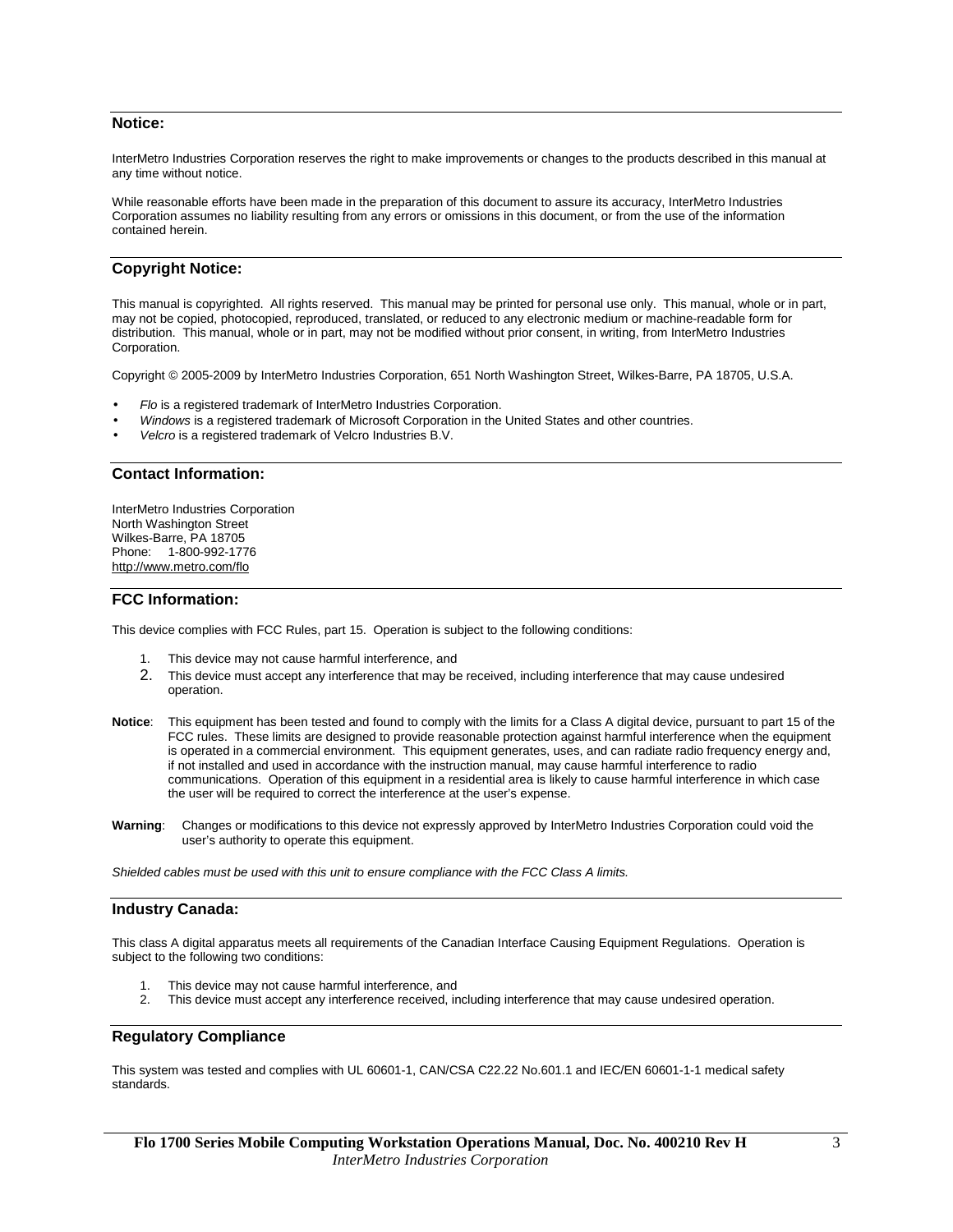#### **Symbol Explanations**



The product is CSA certified with respect to electrical shock, fire and mechanical hazards only in accordance with UL 60601-1, CAN/CSA C22.22 No.601.1 and IEC/EN 60601-1-1 as Type B Patient Care Medical Equipment suitable for use in patient vicinity.

Type B Applied Part



Attention, consult accompanying documents

#### **Important Safety Instructions**

This document contains important safety and operating instructions for the Flo 1700 Series Mobile Computing Workstations. Please read all instructions and cautionary markings on the Mobile Computing Workstation before putting it into service.



#### **Caution:**

User maintenance consists of cleaning, minor external adjustments, periodic tightening of fasteners and the like. For safety purposes, any and all servicing other than the procedures detailed in the Maintenance section of this manual must be performed by qualified service personnel only. For all service items, please contact InterMetro Customer Service.



#### **Caution:**

Do not operate a Flo 1700 Series Mobile Computing Workstation if it has received a severe impact, been knocked over, fallen down stairs, or otherwise physically damaged. Please have a qualified service person inspect all components of the Mobile Computing Workstation for any performance or safety hazard prior to putting it back into service.



#### **Caution:**

The Flo 1700 Series Mobile Computing Workstation is not designed for use as a general purpose equipment cart. Please do not apply heavy loads to the cart top surface. The maximum design load (safe working load limit) for the Mobile Computing Workstation is 5 lbs.



#### **Caution:**

Ensure that the AC power supply cord is located and secured so that it will not be stepped on, tripped over, or otherwise subjected to damage or stress. Please secure the AC power cord plug in the retaining clips provided on the Flo 1700 Series Mobile Computing Workstation when it is unplugged from the AC outlet in order to prevent accidental tripping and physical damage to the cord plug or electrical insulation.

To prevent damage to any cords or connectors when disconnecting, always grasp and pull by the connector and not the cord.

Do not operate the Flo 1700 Series Mobile Computing Workstation with damaged cords or connectors. Please replace the damaged component immediately. Contact InterMetro Customer Service for replacement parts and service.



#### **Caution:**

To reduce the risk of electric shock, unplug the Flo 1700 Series Mobile Computing Workstation AC cord from an AC outlet and switch the ON/Extended Storage Switch to the Extended Storage (OFF) position before attempting any maintenance or cleaning. Turning off computers or disconnecting the AC power cord alone will not reduce the risk of electric shock because the Power Supply is internally powered by a battery.



#### **Warning: Risk of Electric Shock**

The AC power cord is the only means to disconnect the Flo 1700 Series Mobile Computing Workstation from the AC power grid (mains). The ON/Extended Storage Switch on the power supply does not disconnect from main power.

On the other side, the power supply employs a battery to provide mobile DC output power. Low voltage (10-16 VDC) DC power is available from the power supply, even when the AC cord is disconnected from an AC outlet. To remove DC power, put the ON/Extended Storage Switch in the Extended Storage (OFF) position.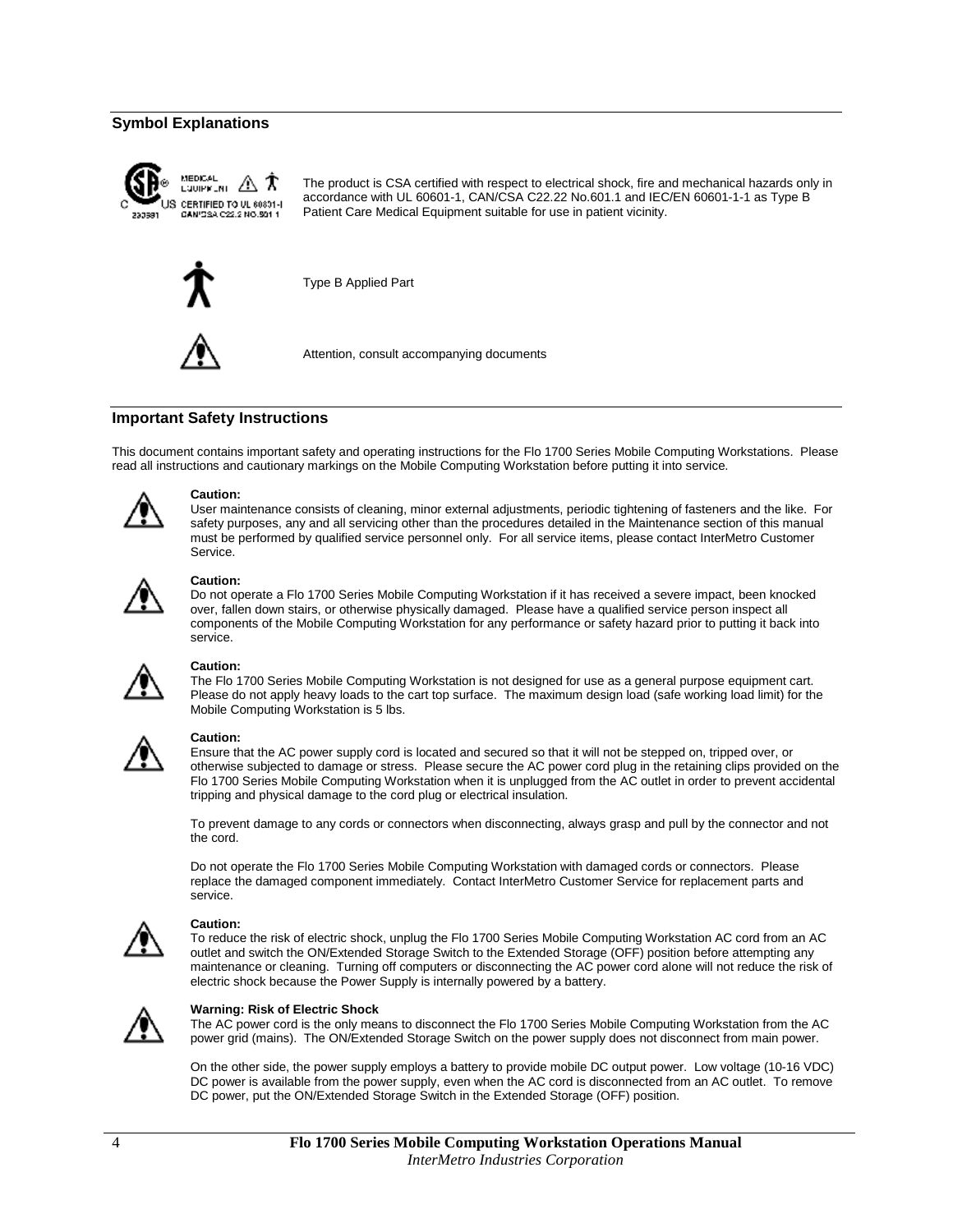

#### **DANGER: Risk of Explosion**

The Flo 1700 Series Mobile Computing Workstation and the Power Supply are not for use in hazardous (classified) locations. Do not use the Flo 1700 Series Mobile Computing Workstation, nor recharge the Power Supply battery, in oxygen enriched areas; areas where flammable anesthetics are used or stored; or any other hazardous, classified location.



#### **Caution:**

Use caution when moving the keyboard tray to avoid trapping fingers between the keyboard and the workstation base.

#### **Caution (MPS-4002):**

If the red LED of the remote fuel gauge employed by the MPS-4002 NiMH Power Supply starts to flash, immediately connect the power supply to an AC outlet to avoid loss of power to the computer equipment.



#### **Caution:**

When used with MPS-4002 NiMH Power Supply:

This product incorporates fusing only in the ungrounded phase connector. This product must not be used in countries other than the United States and Canada and must be used only in healthcare facilities on grounded systems, where conditions of maintenance and supervision ensure that only qualified persons will service the electrical distribution system.



#### **Caution (USA 240 V):**

If a Flo 1700 Series Mobile Computing Workstation with an MPE-7800 series or MPS-4007 power supply is connected to a 240 V supply system in the United States of America (USA), it shall be a center tapped single phase supply circuit.

#### **Electromagnetic Interference (EMI) Recommendations**

This equipment generates, uses and can radiate radio frequency energy and, if not installed and used in accordance with the instructions, may cause harmful interference to other devices in the vicinity. However, there is no guarantee that interference will not occur in a particular installation. If this equipment does not cause harmful interference to other devices, which can be determined by turning the equipment off and on, the user is encouraged to try to correct the interference by one or more of the following measures:

- Reorient or relocate the receiving device.
- Increase the separation between the equipment.
- Connect the equipment to an outlet on a circuit different from that to which the other device(s) are connected.
- Consult the manufacturer or field service technician for help.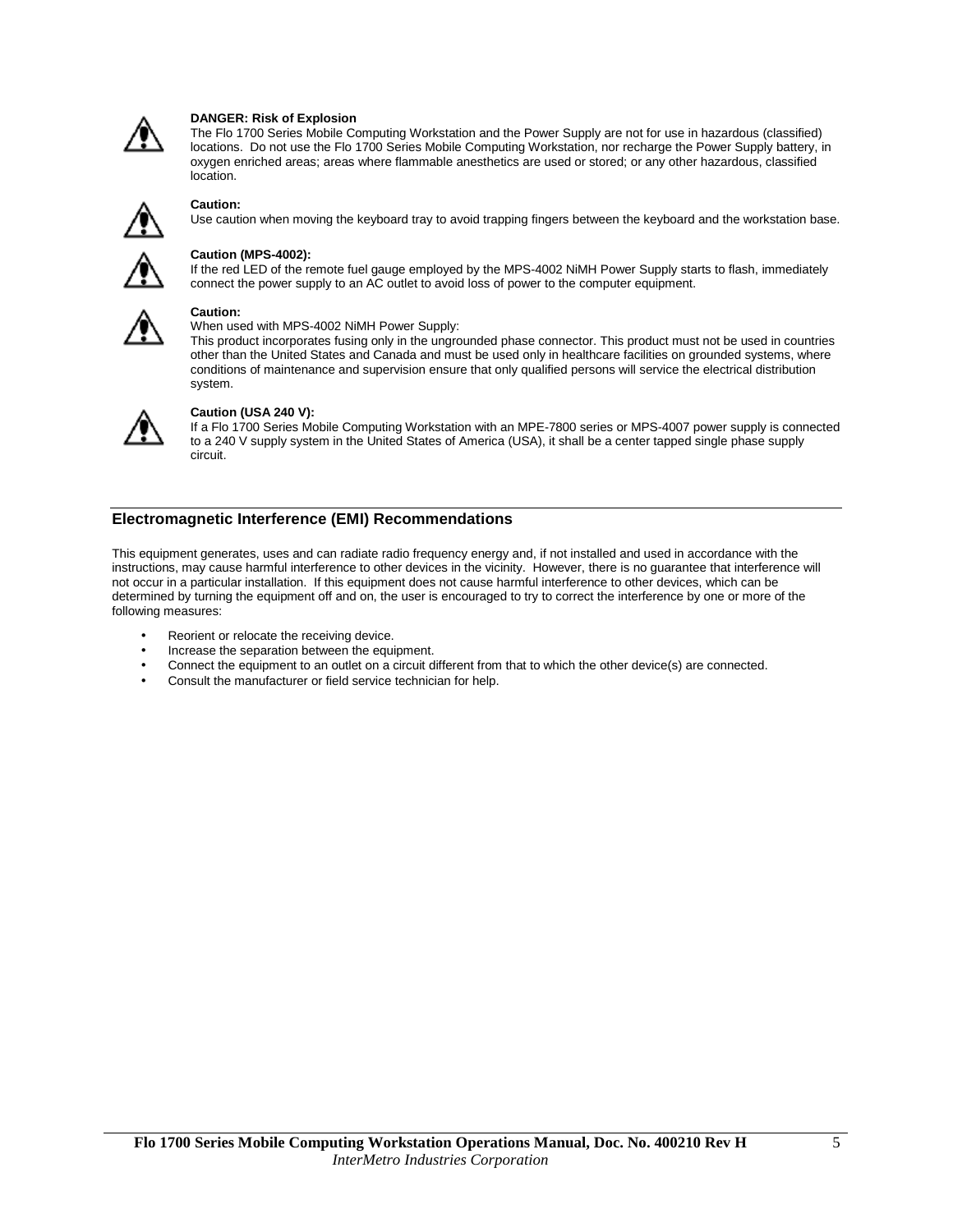## **Revision History**

| <b>REV/</b>  | <b>Revision Description</b>                                                                                                                                                                                                                                                                                                                                                    | Date     | <b>Approved</b> |
|--------------|--------------------------------------------------------------------------------------------------------------------------------------------------------------------------------------------------------------------------------------------------------------------------------------------------------------------------------------------------------------------------------|----------|-----------------|
| <b>Issue</b> |                                                                                                                                                                                                                                                                                                                                                                                |          |                 |
| A            | Initial Release                                                                                                                                                                                                                                                                                                                                                                | 2/10/05  | Karl Haiden     |
| B            | Add cart rating                                                                                                                                                                                                                                                                                                                                                                | 2/24/05  | Karl Haiden     |
| C            | Change references from UL to CSA                                                                                                                                                                                                                                                                                                                                               | 8/16/05  | Karl Haiden     |
| D            | Add MPE-7800 power supply                                                                                                                                                                                                                                                                                                                                                      | 5/01/06  | Coy Thomas      |
| Е            | Add 240 V statement for USA                                                                                                                                                                                                                                                                                                                                                    | 10/4/06  | Karl Haiden     |
| F            | Add power supply air filter maintenance instruction, label<br>example to Repair section, statements for power supply Long                                                                                                                                                                                                                                                      | 7/10/07  | Vance Bowman    |
|              | Term storage and minor cleanup                                                                                                                                                                                                                                                                                                                                                 |          |                 |
| G            | 1. Update specifications, procedures and pictures for new<br>model 1760 release.<br>Add RoHS Compliance to Specification Section.<br>2.                                                                                                                                                                                                                                        | 7/11/08  | Vance Bowman    |
| H            | Completely revised:<br>Changed Flo Healthcare to InterMetro Industries<br>1.<br>Removed power supply details to separate supplements.<br>2.<br>Added Reference Documents table, including added power<br>3.<br>supply MPS-4007.<br>Corrected procedure for lowering and raising work surface.<br>4.<br>Added additional Notices and caution to Power Savings<br>5.<br>section. | 10/29/09 | Vance Bowman    |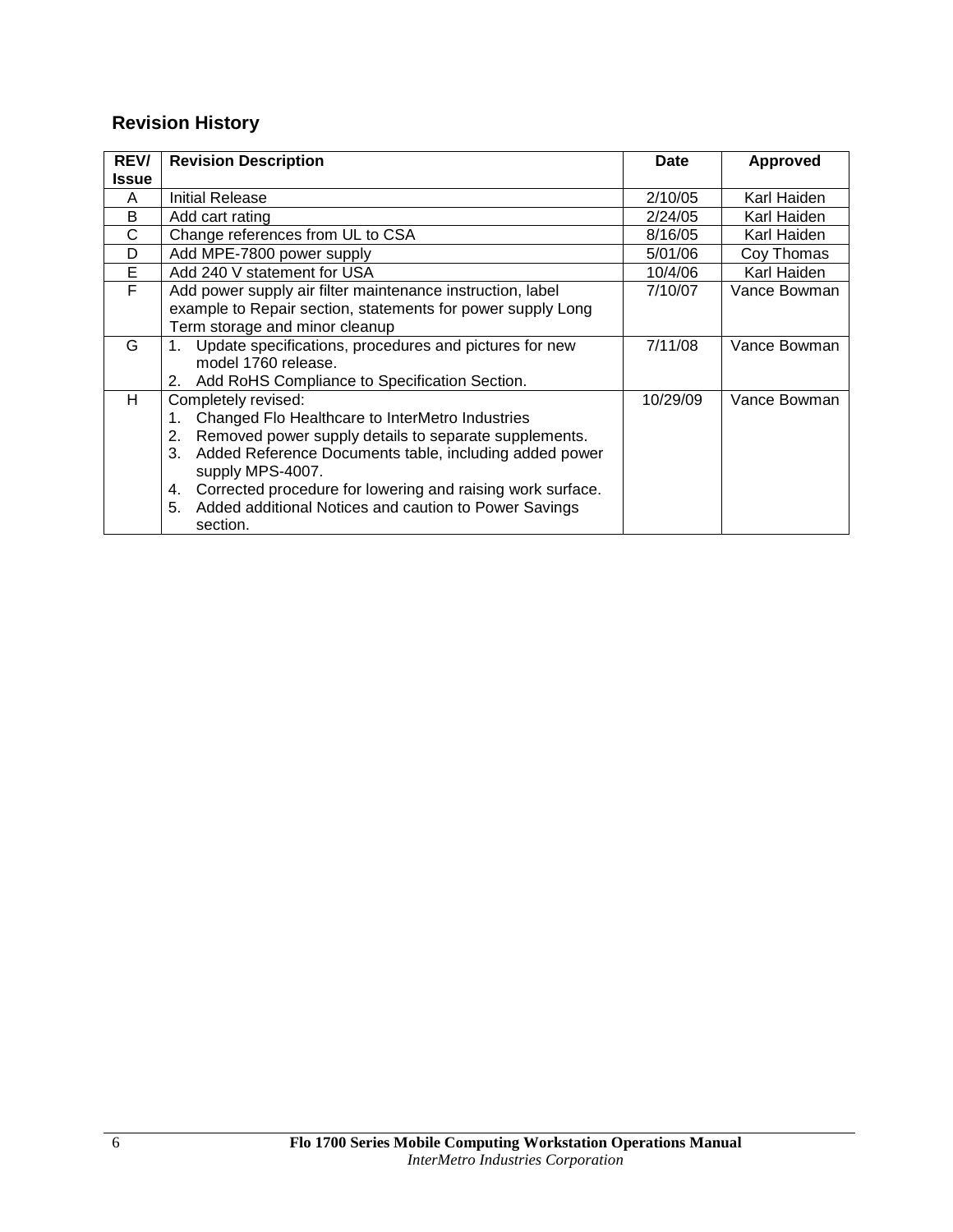# **Table of Contents**

| <b>Writing Surface</b> |  |  |
|------------------------|--|--|
|                        |  |  |
| <b>Keyboard Tray</b>   |  |  |
|                        |  |  |
| <b>Storage Options</b> |  |  |
| <b>Foot Rest Base</b>  |  |  |
| <b>Casters</b>         |  |  |
|                        |  |  |
|                        |  |  |
|                        |  |  |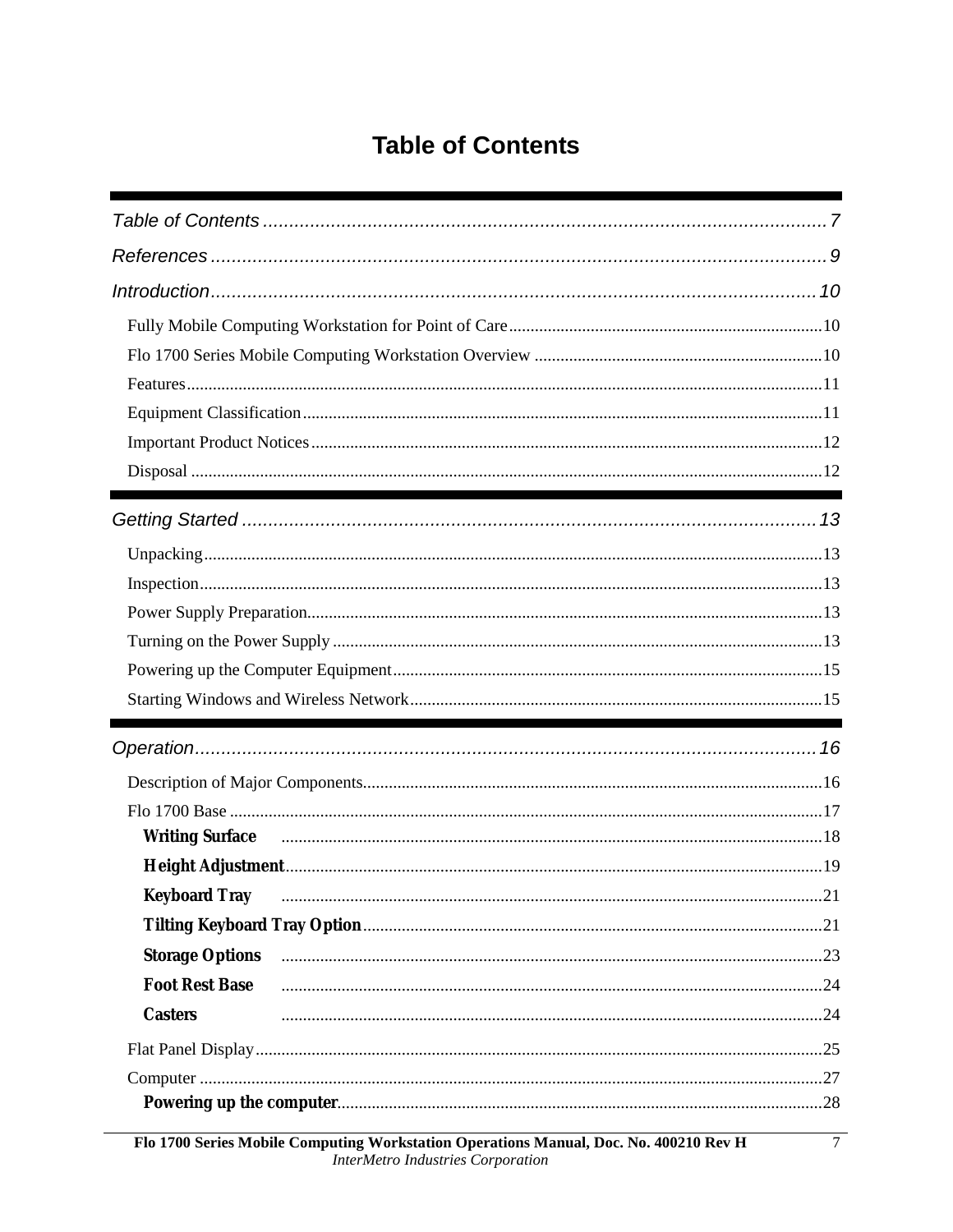| <b>Extended Storage 30</b> |  |  |  |  |
|----------------------------|--|--|--|--|
|                            |  |  |  |  |
|                            |  |  |  |  |
|                            |  |  |  |  |
|                            |  |  |  |  |
|                            |  |  |  |  |
|                            |  |  |  |  |
|                            |  |  |  |  |
|                            |  |  |  |  |
|                            |  |  |  |  |
|                            |  |  |  |  |
|                            |  |  |  |  |
|                            |  |  |  |  |
|                            |  |  |  |  |
|                            |  |  |  |  |
|                            |  |  |  |  |
|                            |  |  |  |  |
|                            |  |  |  |  |
|                            |  |  |  |  |
|                            |  |  |  |  |
|                            |  |  |  |  |
|                            |  |  |  |  |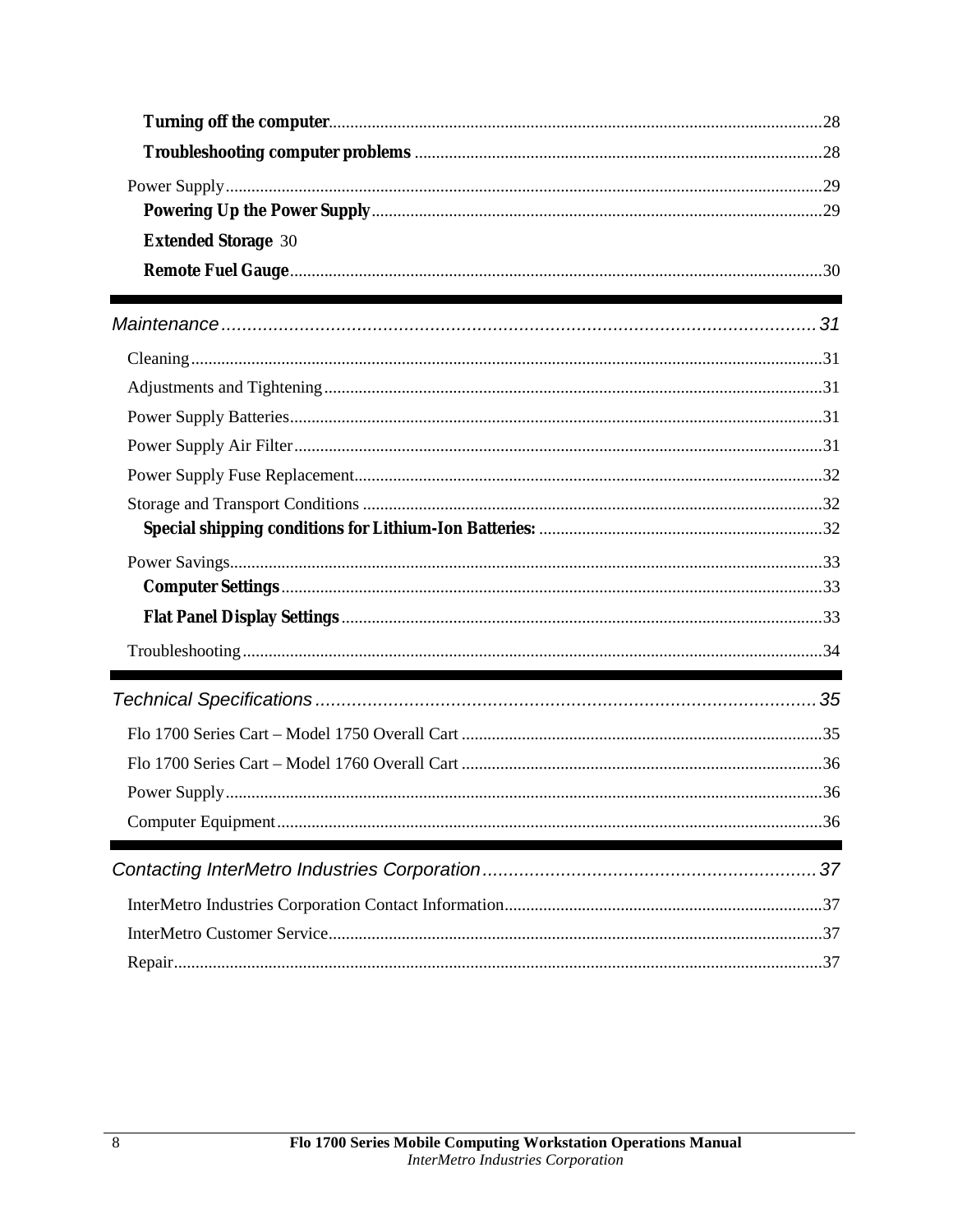# **References**

| <b>Document</b><br><b>Number</b> | Title                                                              |
|----------------------------------|--------------------------------------------------------------------|
| 402545                           | Flo MPE-7800 Series NiMH Power Supply Operations Manual Supplement |
| 402546                           | Flo MPS-4007 Li-Nano Power Supply Operations Manual Supplement     |
| 402547                           | Flo MPS-3111 SLA Power Supply Operations Manual Supplement         |
| 402548                           | Flo MPS-4002 NiMH Power Supply Operations Manual Supplement        |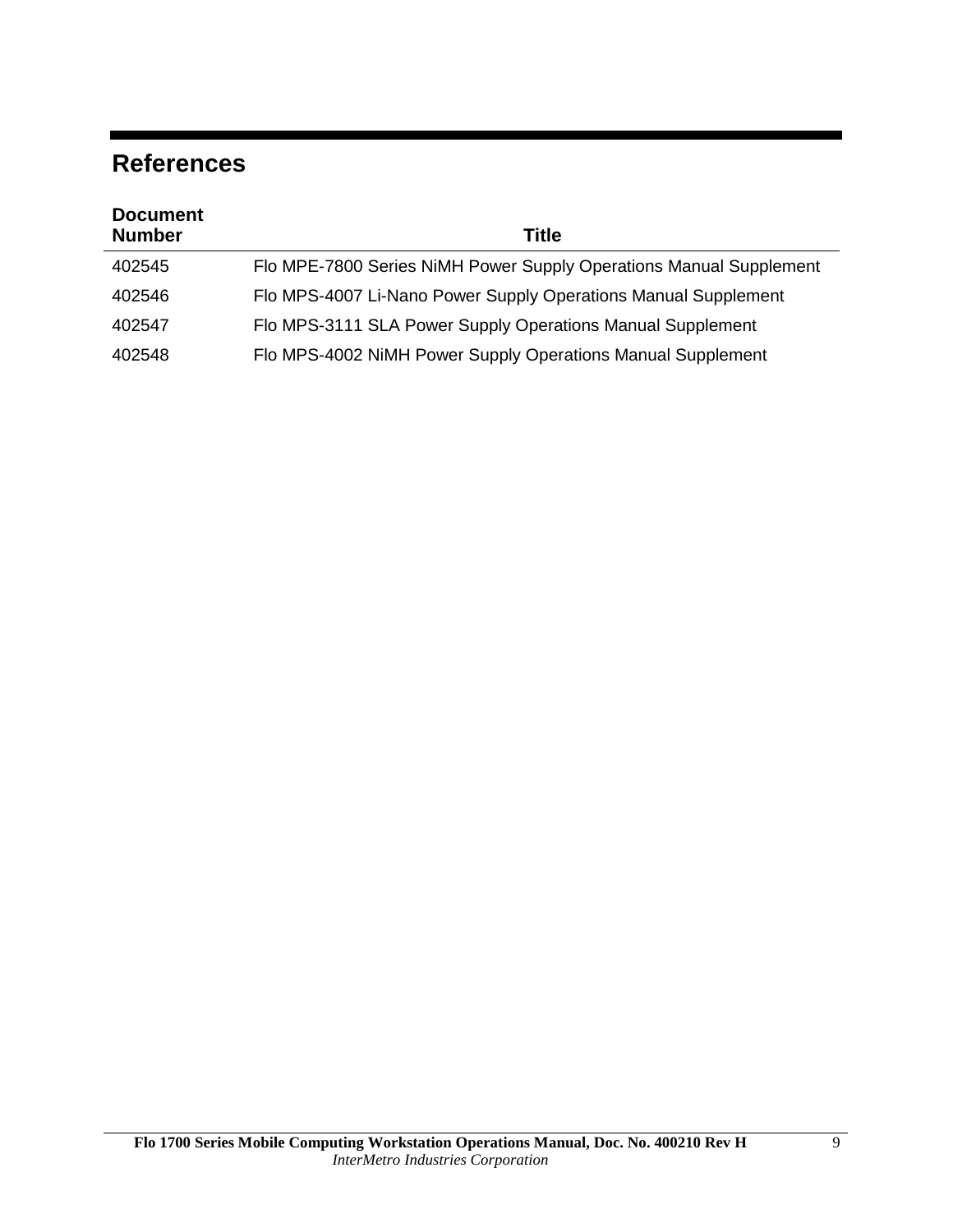# **Introduction**

### *Fully Mobile Computing Workstation for Point of Care*

The Flo 1700 Series Mobile Computing Workstation eliminates patient data inaccuracies by allowing nurses and doctors to enter vital data into your hospital's computer systems while directly interacting with their patients. Because the Flo 1700 Series uses wireless technology, nurses and doctors no longer must leave a patient's room to access a computer hardwired to the hospital's computer network. In addition to being wireless, Flo 1700 Series contains its own power supply with rechargeable batteries, making it completely mobile and eliminating entangling power cords.

### *Flo 1700 Series Mobile Computing Workstation Overview*

The rendered image below shows the major components that comprise a Flo 1700 Series Mobile Computing Workstation.



**Flo 1700 Series**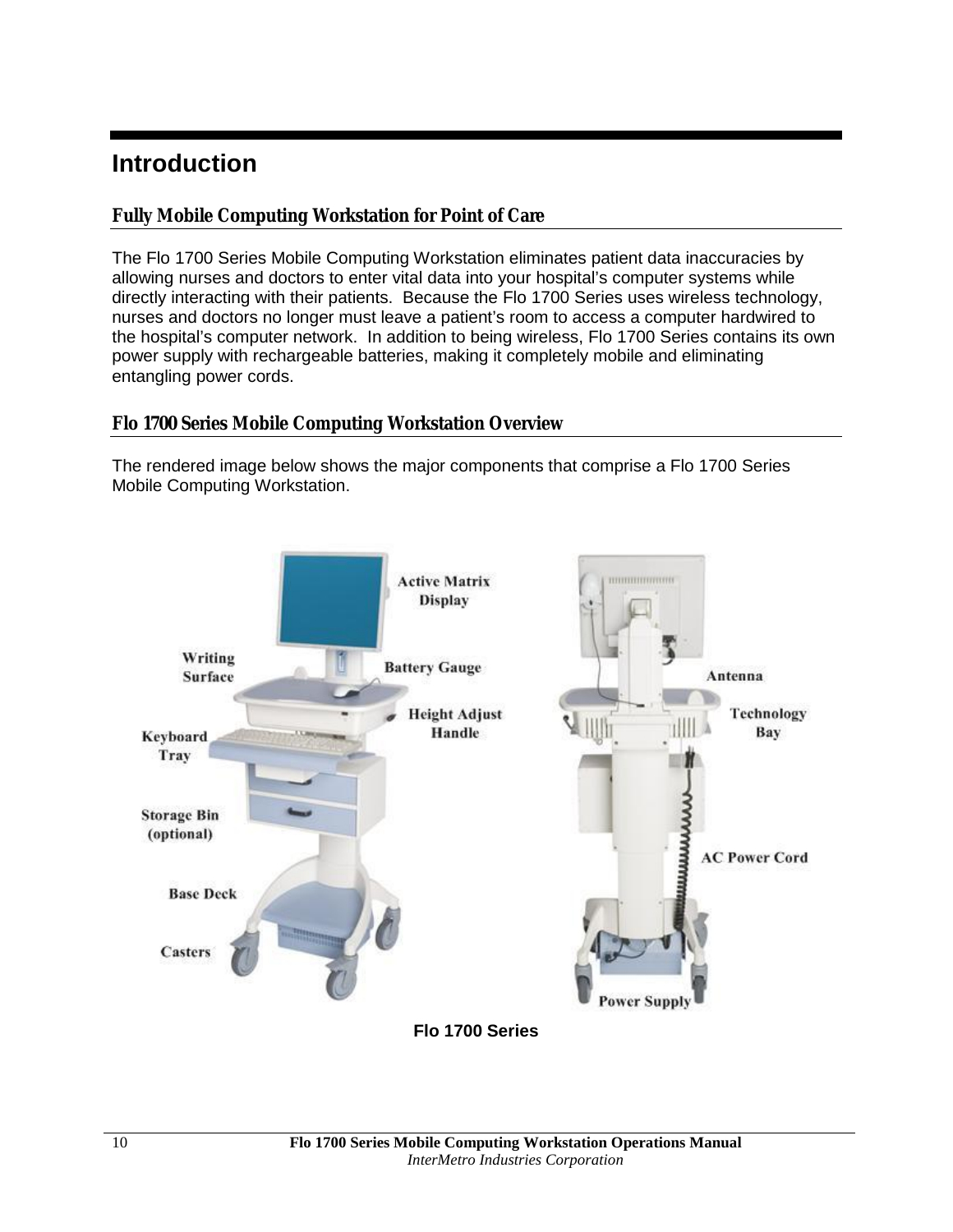#### *Features*

The Flo 1700 Series Mobile Computing Workstation features:

- Rugged, steel/aluminum construction built to last.
- Multiple power supply options with remote fuel gauge at the user's eye level. Available power supply rechargeable battery technologies are Sealed Lead Acid (SLA), Nickel Metal Hydride (NiMH), and Lithium Ion Nano-Phosphate (Li-Nano).
- Several computer options: Notebook computers Low power thick client computers Thin clients
- Fully integrated 2.4 GHz radio with antenna; optional dual band 2.4 and 5.0 GHz radio with antenna.
- Active LCD Display monitor.
- Full size keyboard and mouse.
- Optional bar code scanner connected to USB or PS/2 ports.
- Large work surface and a full range, 13-inch pneumatic height adjustment.
- Storage options such as basket or locking storage cabinet.
- User manuals of workstation, power supply and employed equipment (Computer, monitor, etc.) included.

#### *Equipment Classification*

The Flo 1700 Series Mobile Computing Workstation is CSA certified with respect to electric shock, fire and mechanical hazards only in accordance with UL 60601-1 and CAN/CSA 22.2 No. 601.1 as Type B Patient Care Medical Equipment suitable for use in patient vicinities.

The Mobile Computing Workstation is Class I Equipment that is also internally powered.

According to the degree of protection against electric shock, the Mobile Computing Workstation is a Type B applied part.

According to the degree of protection against ingress of water, the Mobile Computing Workstation is considered ordinary.



#### **Warning: Risk of Explosion**

The Flo 1700 Series Mobile Computing Workstation and the Power Supply are not suitable for use in the presence of a flammable anesthetic mixture with air or with oxygen or nitrous oxide.

The Mobile Computing Workstation is suitable for continuous operation.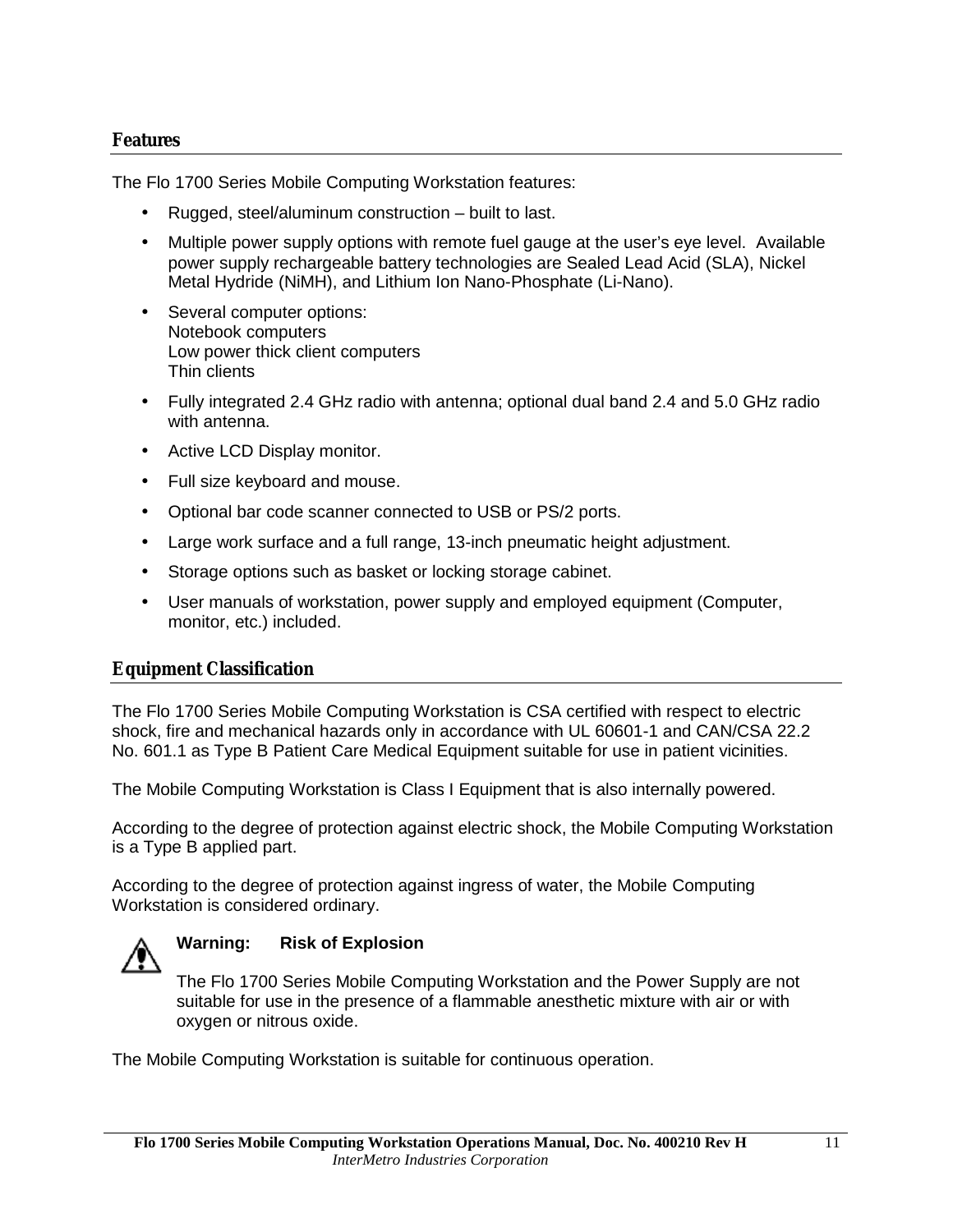### *Important Product Notices*

The Flo 1700 Series Mobile Computing Workstation is only CSA certified if the equipment is left in its original configuration as shipped from InterMetro Industries Corporation. If the user alters the Mobile Computing Workstation by changing components on, adding components to, or deleting components from the workstation, this will void the CSA certification of the Mobile Computing Workstation and is expressly prohibited by InterMetro Industries Corporation.

The Power Supply used with the Flo 1700 Series Mobile Computing Workstation is provided with a "Hospital Grade" or "Hospital Only" attachment plug for connection to the AC supply circuit.

To ensure equipment grounding reliability, the Power Supply used with the Flo 1700 Series Mobile Computing Workstation should only be connected to AC outlet receptacles, which are marked "Hospital Grade" or "Hospital Only". Where the integrity of the external protective earth connector arrangement is in doubt, equipment shall be operated from its internal electrical power source.

#### *Disposal*

Aluminum and steel sections of the cart can be disposed of or recycled.

Electronic components or printed circuit boards, etc., shall be disposed of in accordance with local, state and federal regulations.

Please refer to the respective supplemental operations manual included with the Mobile Computing Workstation for the Power Supply installed for details for disposal of the Power Supply and its batteries used with the Flo 1700 Series Mobile Computing Workstation.



Sealed Lead Acid Battery:

The SLA Power Supply contains a sealed lead acid battery. This battery must be recycled. Disposal of this battery must be in accordance with local, state, and federal regulations. In Canada, disposal must be in compliance with Canadian environmental protection laws.

For further information call InterMetro Customer Service.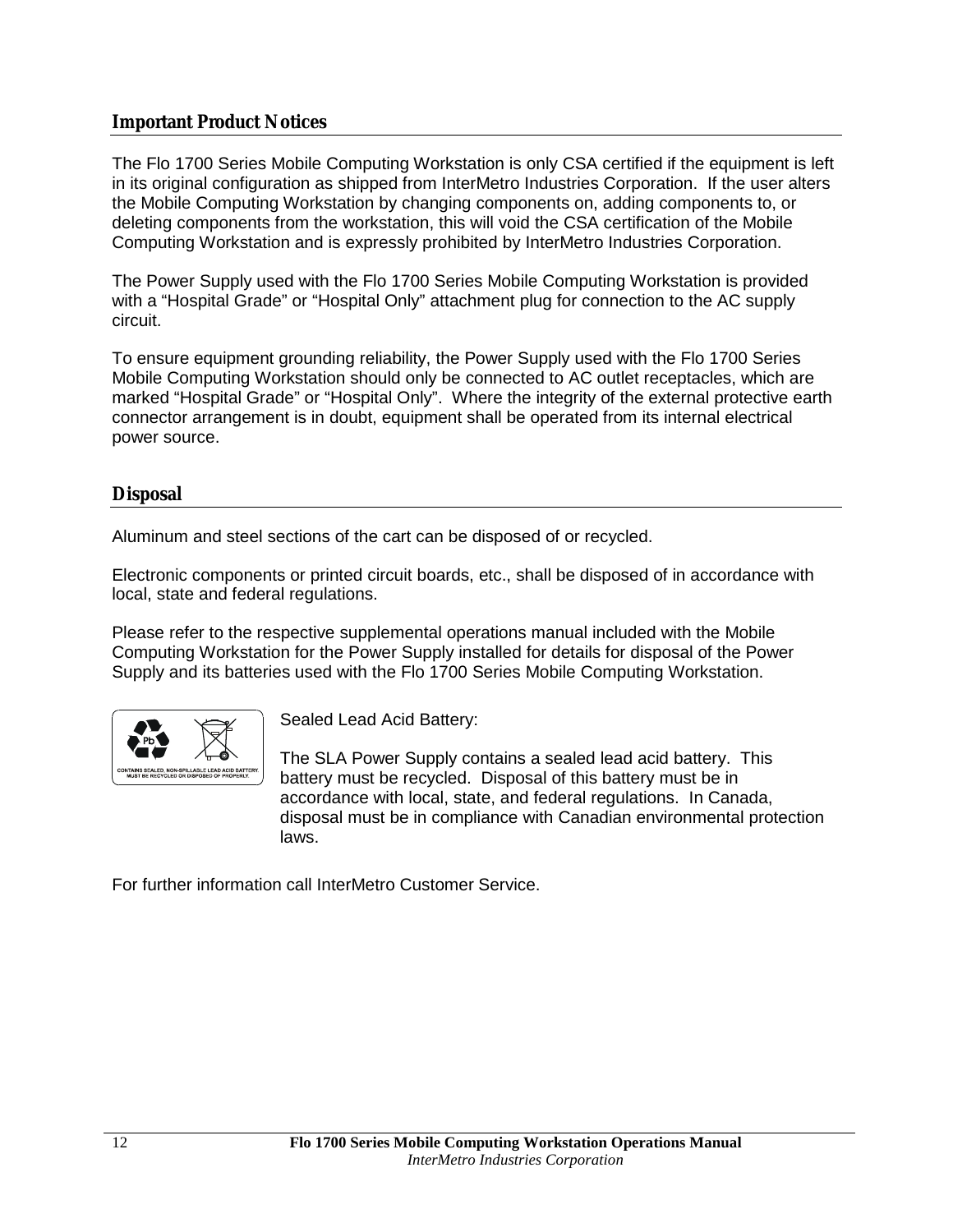# **Getting Started**

### *Unpacking*

The Flo 1700 Series Mobile Computing Workstation will arrive fully assembled and fully functional at the customer's site in a cardboard box. After cutting the strapping bands, lift the top of the box over the Mobile Computing Workstation. In order to avoid any injury, two (2) people shall lift the Mobile Computing Workstation from the padding blocks. The workstation may weigh between 110 and 135 lbs depending on the configuration.

#### *Inspection*

After the Flo 1700 Series Mobile Computing Workstation has been unpacked, the user should inspect the unit for any shipping damage. If there is any damage, please contact InterMetro Customer Service immediately.

#### *Power Supply Preparation*

Before placing a Flo 1700 Series Mobile Computing Workstation into service, the Power Supply battery may need to be connected and should be initially charged for a full 24 hours.

#### **Important Notice**:

Please refer to the respective supplemental operations manual included with the Mobile Computing Workstation for the Power Supply installed for requirements and details on battery preparation and initial charging of the Power Supply.

To charge the battery, plug the coiled AC power cord into an AC outlet and put the ON/Extended Storage Switch into the "ON" position (see "Turning on the Power Supply" below).

**Notice**: For further information on power supply charge times and on the charge indicator lights of the Remote Fuel Gauge, please refer to the respective Power Supply supplement.

### *Turning on the Power Supply*

If so equipped, the Power Supply of the Flo 1700 Series Mobile Computing Workstation must be turned on to power all the workstation equipment. The Power Supply is controlled by the "ON/Extended Storage" Switch located on the Power Supply that is typically mounted on the bottom of the workstation.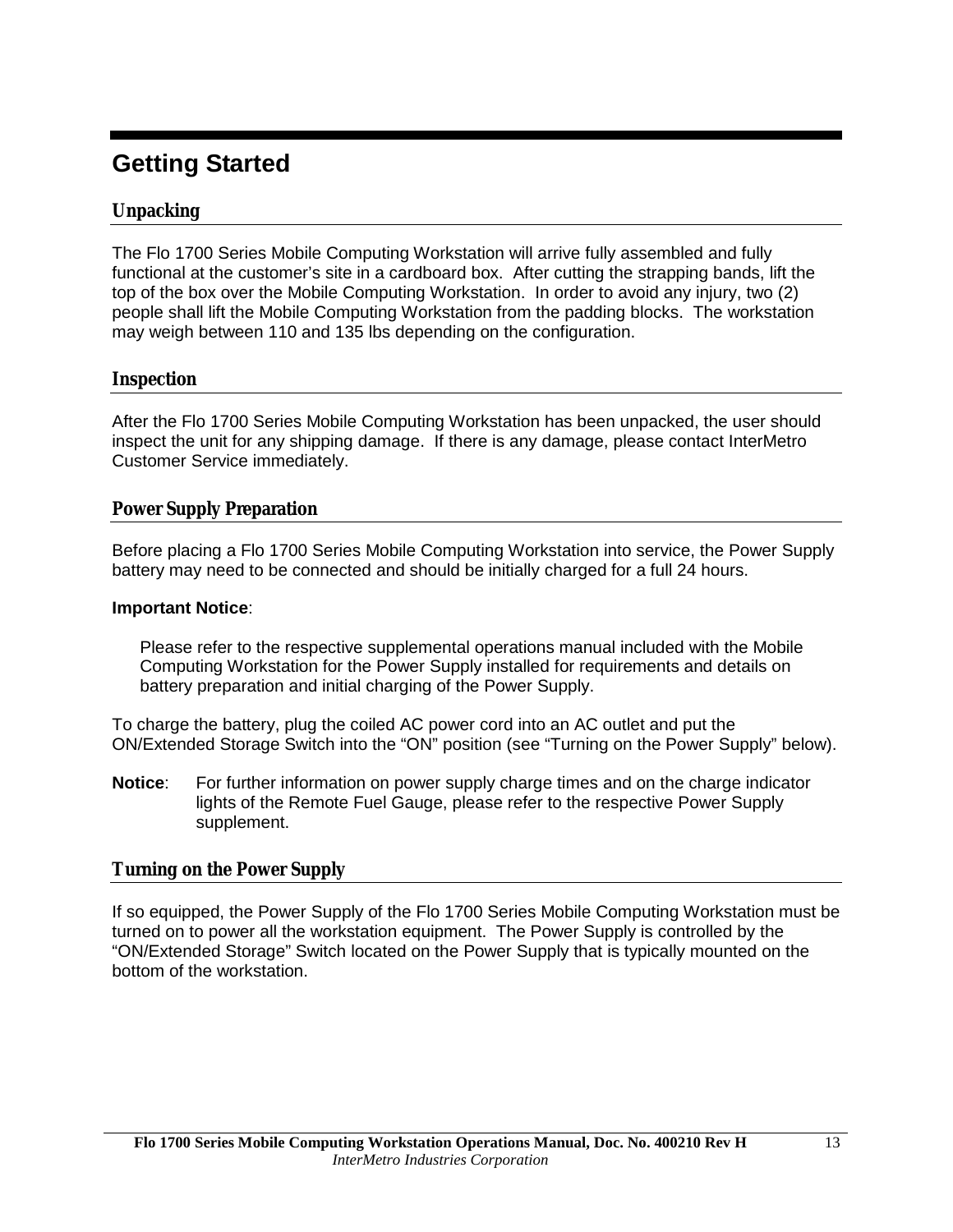#### ON/Extended Storage Switch

In the "ON" position, the power supply provides power to the Flo 1700 Series Mobile Computing Workstation systems. If the workstation is not used for an extended period of time, the ON/Extended Storage Switch should be put in the "Extended Storage" (OFF) position. The switch position disconnects the battery from any internal or external equipment and avoids deep discharges of the battery, which can cause damage to the battery.



#### **Important Notice**:

Please refer to the respective supplemental operations manual included with the Mobile Computing Workstation for the Power Supply installed for further details of the "ON/Extended Storage" Switch and the requirements for long term (more than one week) storage.





**NiMH MPE-7800 NiMH MPS-4002**



**SLA MPS-3111 Li-Nano MPS-4007** 

**Example Locations of ON/Extended Storage Switch**



#### **Warning: Risk of Electric Shock**

The power supply employs a battery to provide mobile DC output power. Low voltage (11-16 VDC) DC power is available from the power supply even when the AC cord is disconnected from an AC outlet. Please refer to the respective supplemental operations manual included with the Mobile Computing Workstation for the Power Supply installed for the proper way to completely remove DC power.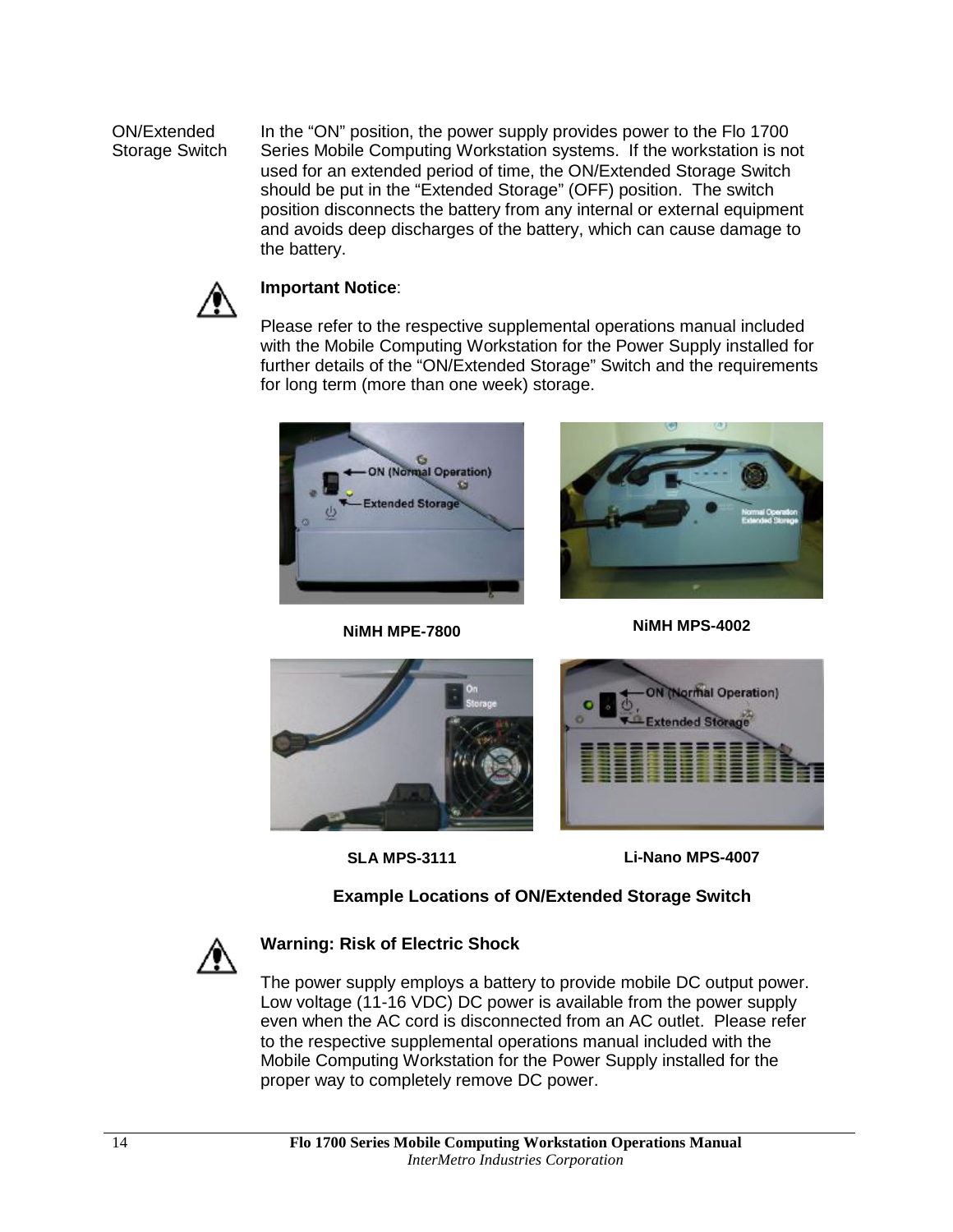#### *Powering up the Computer Equipment*

Powering up the computer equipment You can power up the Mobile Computing Workstation during the initial charge. The equipment has been designed to operate while mobile or when plugged into an AC outlet.



#### **Example location of Computer Power Switch**

The ON/OFF switch for the computer is located in the front underneath the writing surface. Depending on your computer configuration, the switch may be on the left, middle or right side.

Powering up the monitor Depress the power switch on the monitor to turn on the monitor. The monitor can be left on at all times, because a power saving mode shuts down the monitor when no video signal is present.

#### *Starting Windows and Wireless Network*

The computer starts with a Windows operating system preinstalled. Depending on the configuration, you may have a standard installation or a custom installation for your location that may require you to enter Windows authorization codes. All codes along with a Windows installation CD are shipped with the Mobile Computing Workstation.

For setting-up the wireless LAN and connecting to the hospital network, consult your IT department.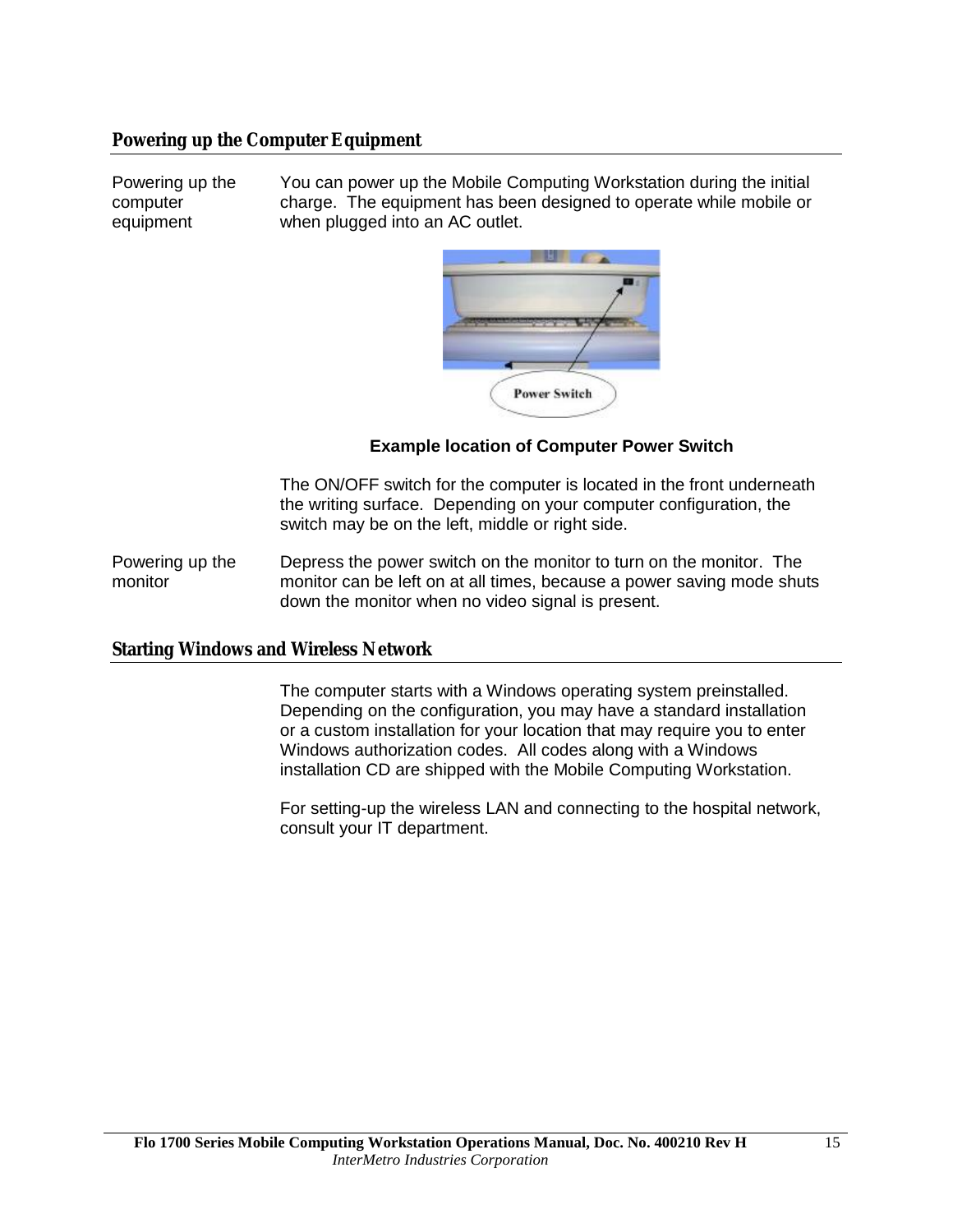# **Operation**

### *Description of Major Components*

Depending on your order, your Flo 1700 Series Mobile Computing Workstation will be delivered in a specific configuration. The configuration will employ each of the following components:

• Flo 1700 Base

The Flo 1700 Base is common among all the different configurations. It is made of steel and aluminum with a pneumatic lift and employs a large work surface.

- Power Supplies
	- AC to DC power supply with charger and one of the following types of battery technologies:
		- o Sealed Lead Acid (SLA)
		- o Nickel Metal Hydride (NiMH)
		- o Lithium Iron Nano Phosphate (Li-Nano)
	- Swappable Battery: Lithium Ion
	- Remote Fuel Gauge
	- Optional Mobile Workstation Power Supply Management Software
- **Computers** 
	- Notebooks
	- Low power thick clients
	- Thin clients
- Wireless PC Card
- **Monitor** 
	- Flat panel display monitors
	- Optional adjustable up/down mount
- **Mouse** 
	- Any UL certified optical or ball, PS/2 or USB mouse
- Keyboard
	- Any UL certified PS/2 or USB keyboard
	- Optional tilting keyboard tray
- Optional Barcode Scanner
	- CCD USB Scanner
	- Approved laser scanner
- **Optional Storage** 
	- Basket
	- Storage Cabinet with optional mechanical or electronic locking.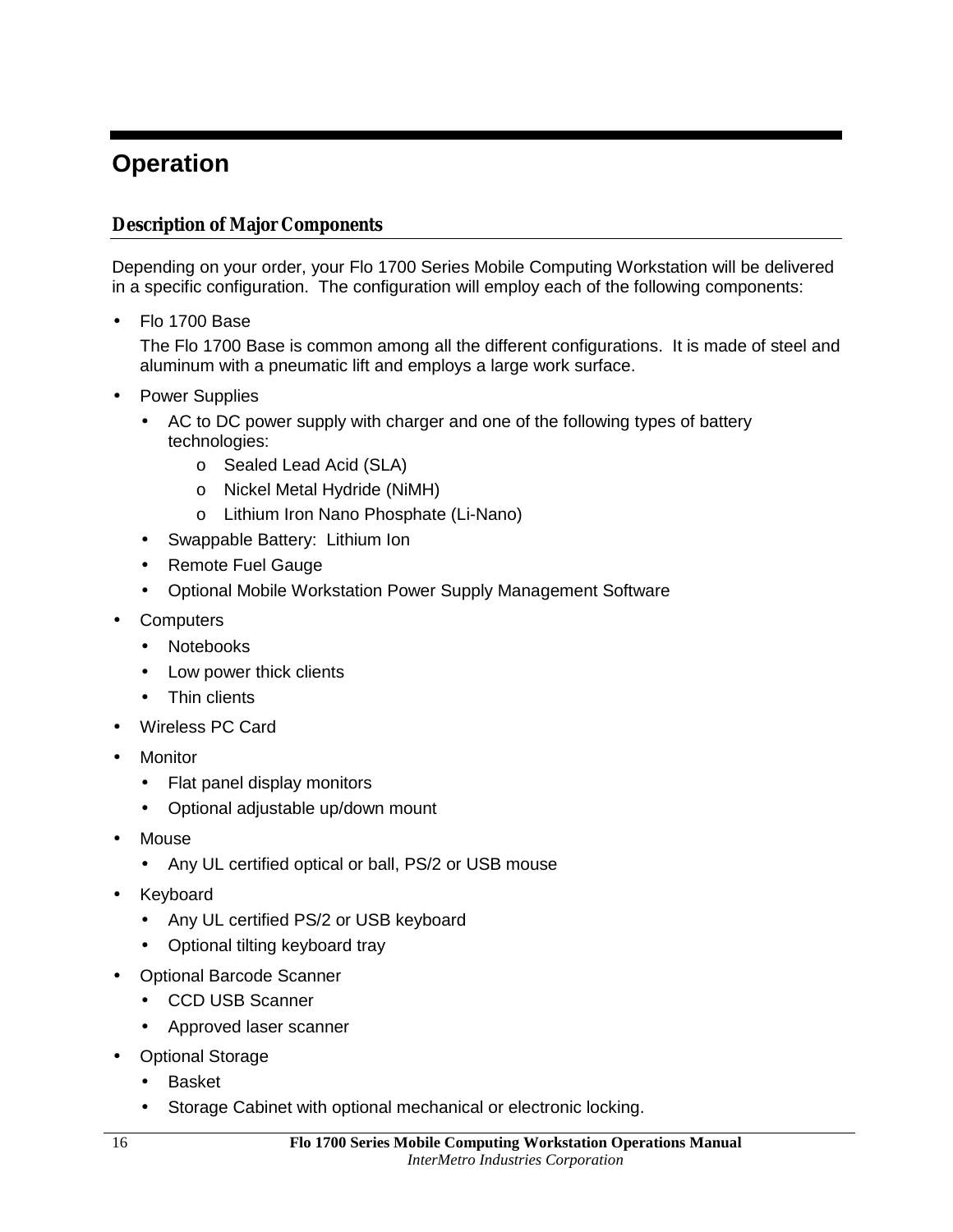### *Flo 1700 Base*



The Flo 1700 Base is the backbone of every Flo 1700 Series Mobile Computing Workstation.

#### **Flo 1700 Series Base (shown with Monitor and Optional Storage Cabinet)**

The Base features casters to wheel it around easily, provides mounting hardware to mount the power supply, and offers a foot rest to the user, storage space in different options, a large writing/working surface, technology tray for the computer equipment, keyboard tray and mounting stalk for the monitor as well as a pneumatic 13-inch lift to adjust the height. These features are explained in detail in the following pages.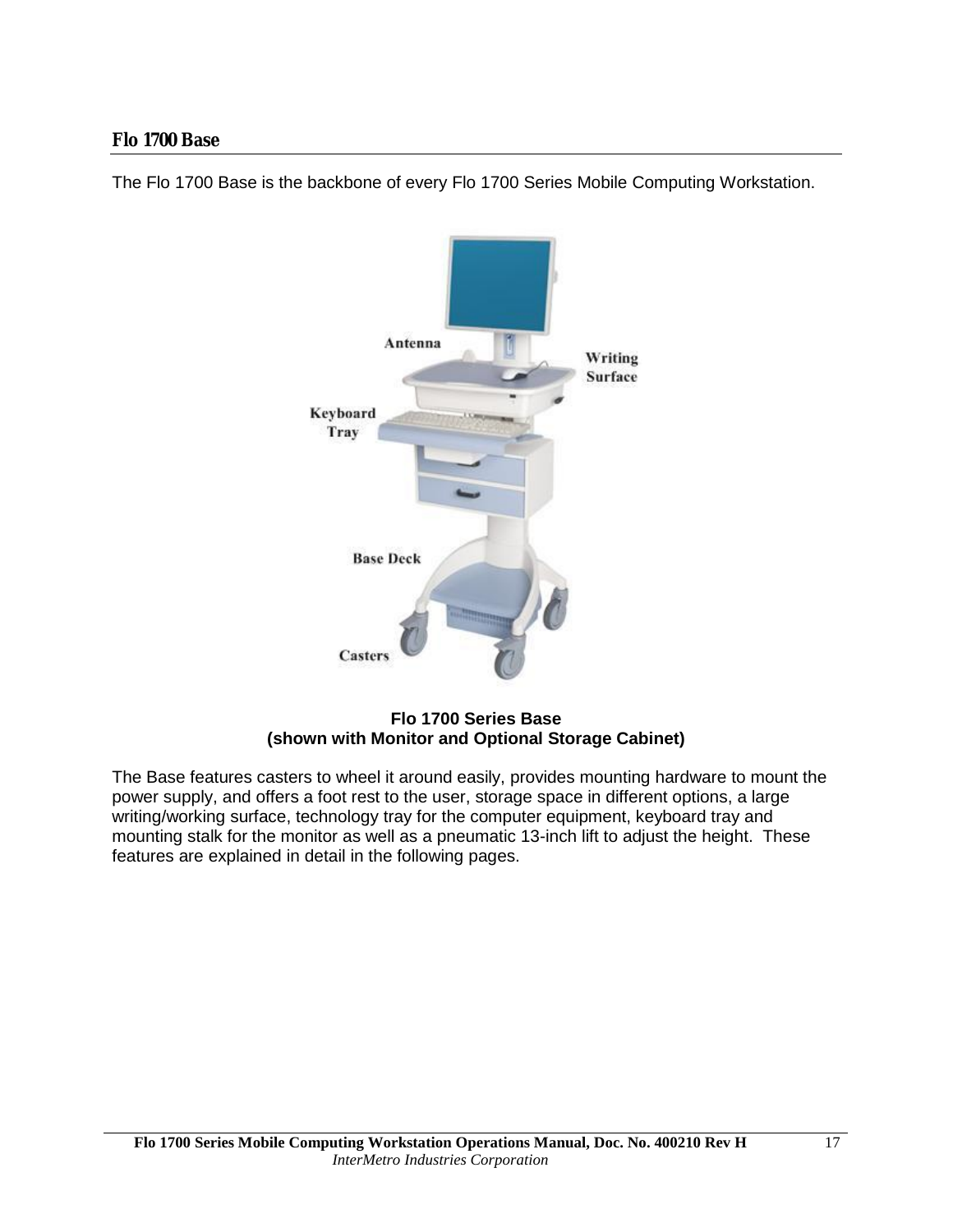#### **Writing Surface**

The Flo 1700 Base has a large writing surface. In addition to using it as a writing surface, it allows you to easily navigate Windows and your applications using the attached mouse.



**Writing Surface** 

The writing surface is designed so that it may be easily gripped on the edge all the way around. The edge grip is used when you need to raise or lower the workstation. The easy to grip edge and a handle at the front of the writing surface allow you to easily grip and maneuver the Flo 1700 Series Mobile Computing Workstation in and around a patient's room or through hospital corridors.



### **Caution**

Only use the edge gripping when raising or lowering the writing surface and rolling the Mobile Computing Workstation around. Never attempt to physically lift the Flo 1700 Mobile Computing Workstation off the ground by pulling on the edge grip or any other part of the writing surface. If you need to lift a Flo 1700 Mobile Computing Workstation off the ground, pick it up at the wheelbase. Generally, this task requires two (2) people.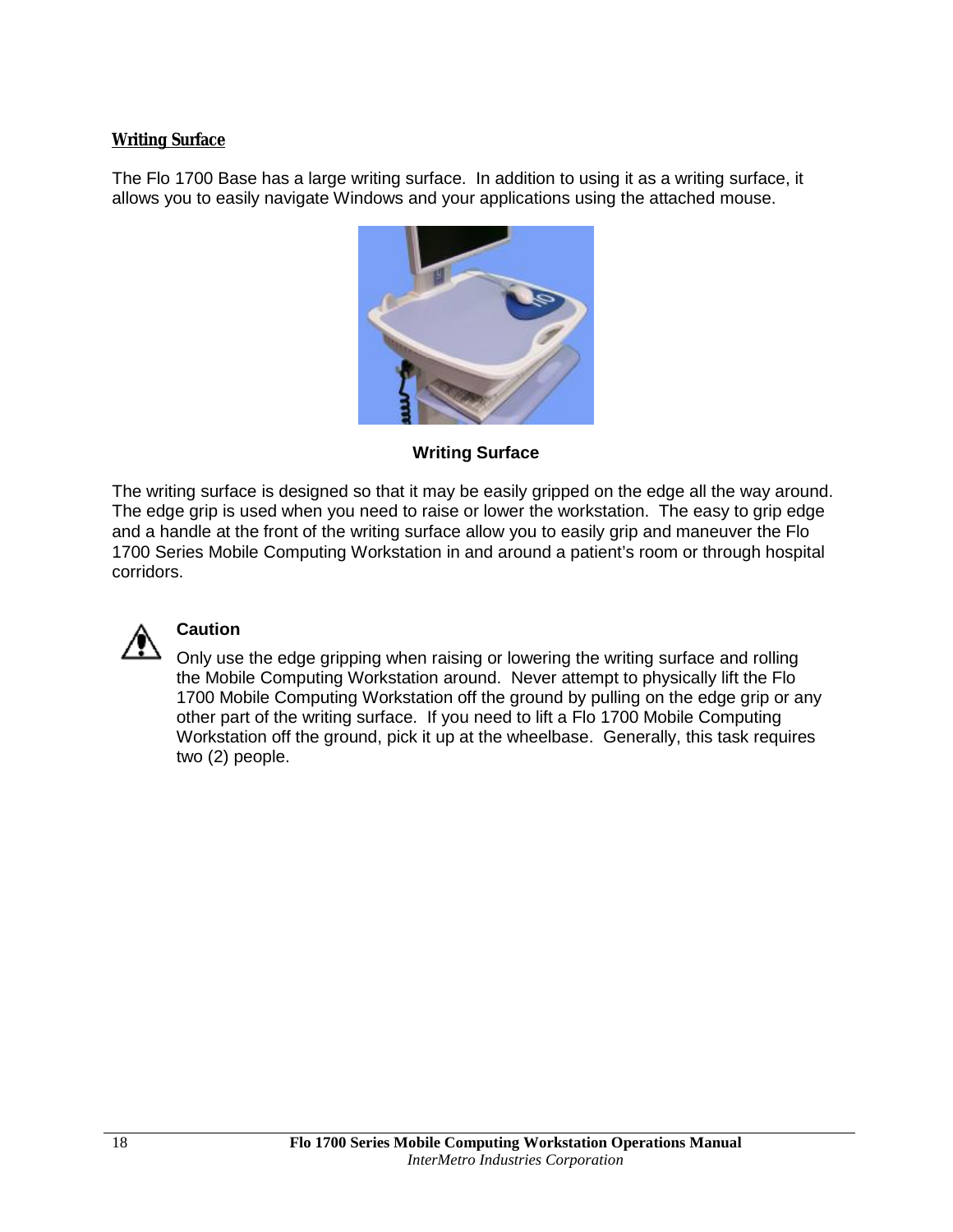#### **Height Adjustment**

The height adjustment handle is used to adjust the height of the Flo 1700 Mobile Computing Workstation. The writing surface height can be set within a 13-inch dynamic range of adjustment, making it easier to type and read the monitor from either a standing or sitting position.



**Height Adjustment Handle** 

Raising the Flo 1700 Mobile **Computing** Workstation's Writing Surface Perform the following steps to raise the writing/work surface of the Flo 1700 Series Mobile Computing Workstation using the height adjustment handle:

- Stand in front of the workstation and grasp the height adjustment handle with your right hand.
- Grab the left side of the writing surface with your left hand.
- Pull the height adjustment handle up.
- While holding the height adjustment handle up, lift the writing surface to the desired height and then release the height adjustment handle.



**Flo 1700 cart at the highest position**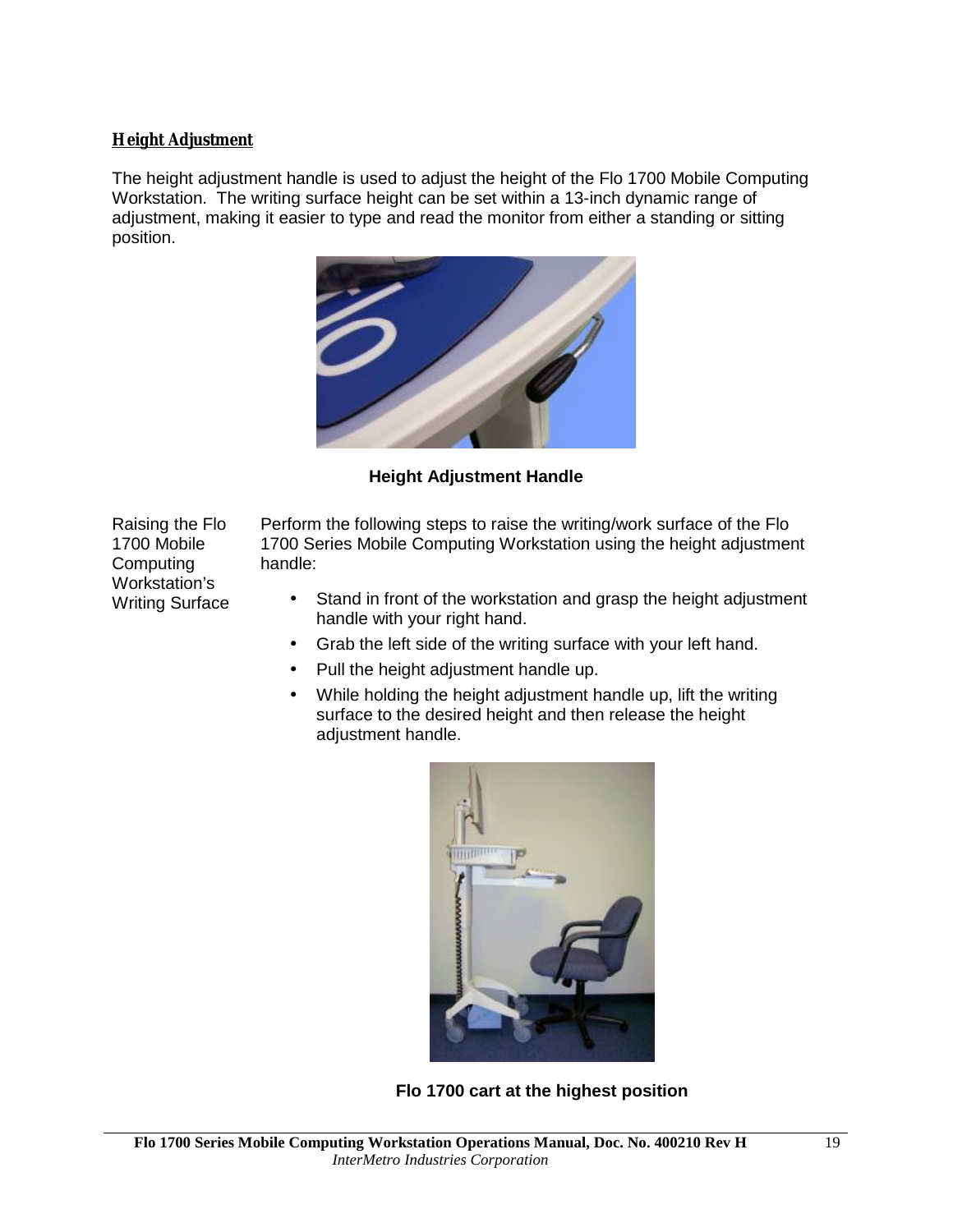Lowering the Flo 1700 Mobile Computing Workstation's Writing Surface

Perform the following steps to lower the writing/work surface of the Flo 1700 Series Mobile Computing Workstation using the height adjustment handle:

- Stand in front of the workstation and grasp the height adjustment handle with your right hand.
- Grab the left side of the writing surface with your left hand.
- Pull the height adjustment handle up.
- While holding the height adjustment handle up, push the writing surface down to the desired height and then release the height adjustment handle.



**Flo 1700 cart in the lowest position**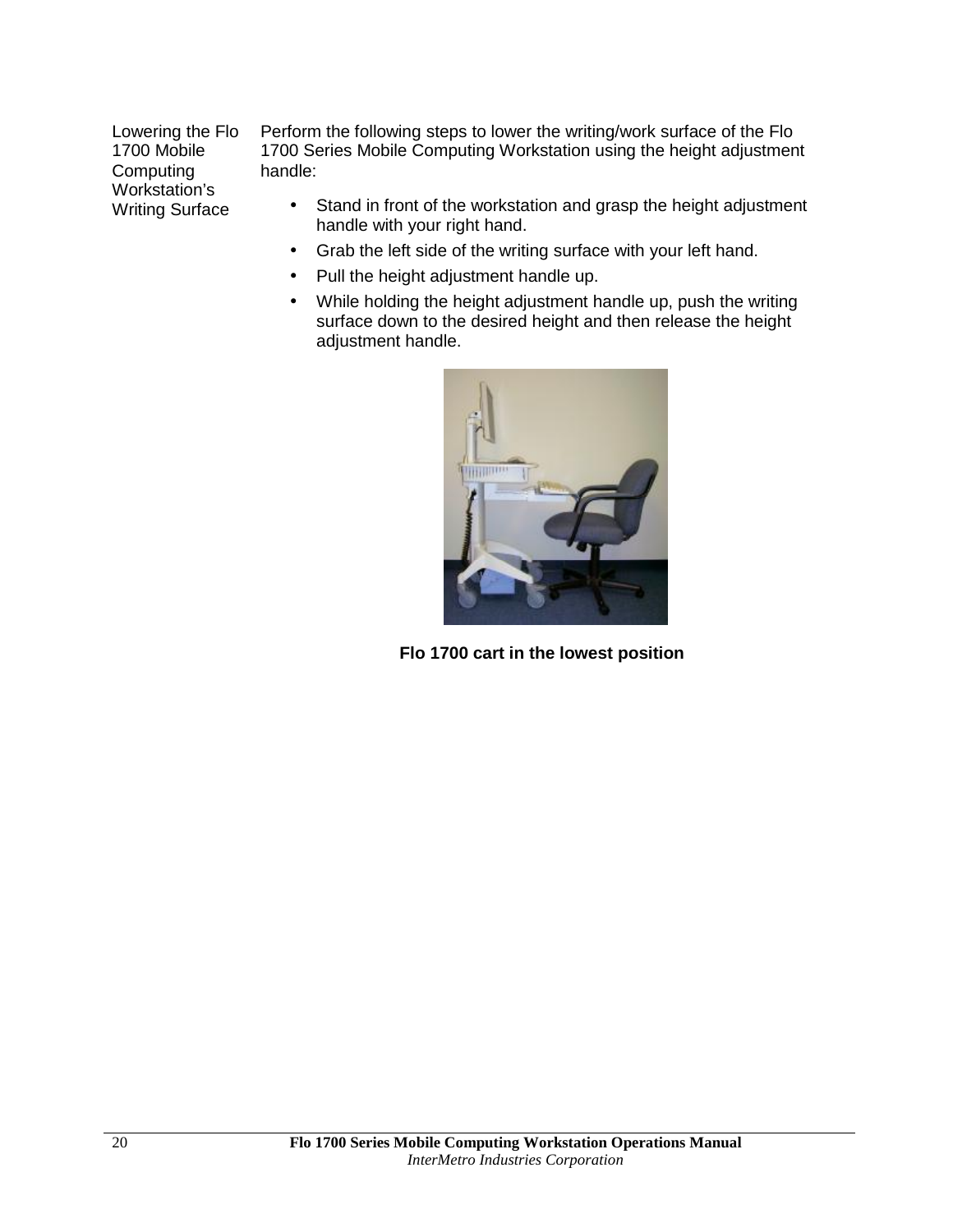### **Keyboard Tray**

The keyboard tray is located directly underneath the technology bay. It is designed to lock into place when it is fully extended (an extra tug may be required to lock it into place) and to lock into place when it is recessed all the way back in under the technology bay (an extra push may be required to lock it into place). This prevents the keyboard tray from moving around while the user is typing or moving the Mobile Computing Workstation.



**Keyboard Tray** 

The keyboard is securely attached to the tray using Velcro. The keyboard is typically covered by a clear, non-latex, rubberized membrane that protects the keyboard from liquid spills and splatters. It can be easily cleaned using a hospital-safe disinfectant. It can also be removed and replaced with a new membrane. New membranes can be ordered from InterMetro Customer Service.



### **Caution:**

Use caution when moving the keyboard tray to avoid trapping fingers between the keyboard and the workstation base.

### **Tilting Keyboard Tray Option**

The Flo 1700 Series Mobile Computing Workstation can be deployed with an optional tilting keyboard tray for ergonomic comfort.



**Tilting Keyboard Tray** 

When the tray is fully extended, it can be adjusted by lifting the front edge until a click is heard, indicating the first and lowest tilt position, and then releasing it. The tray can be adjusted to one of three tilt positions.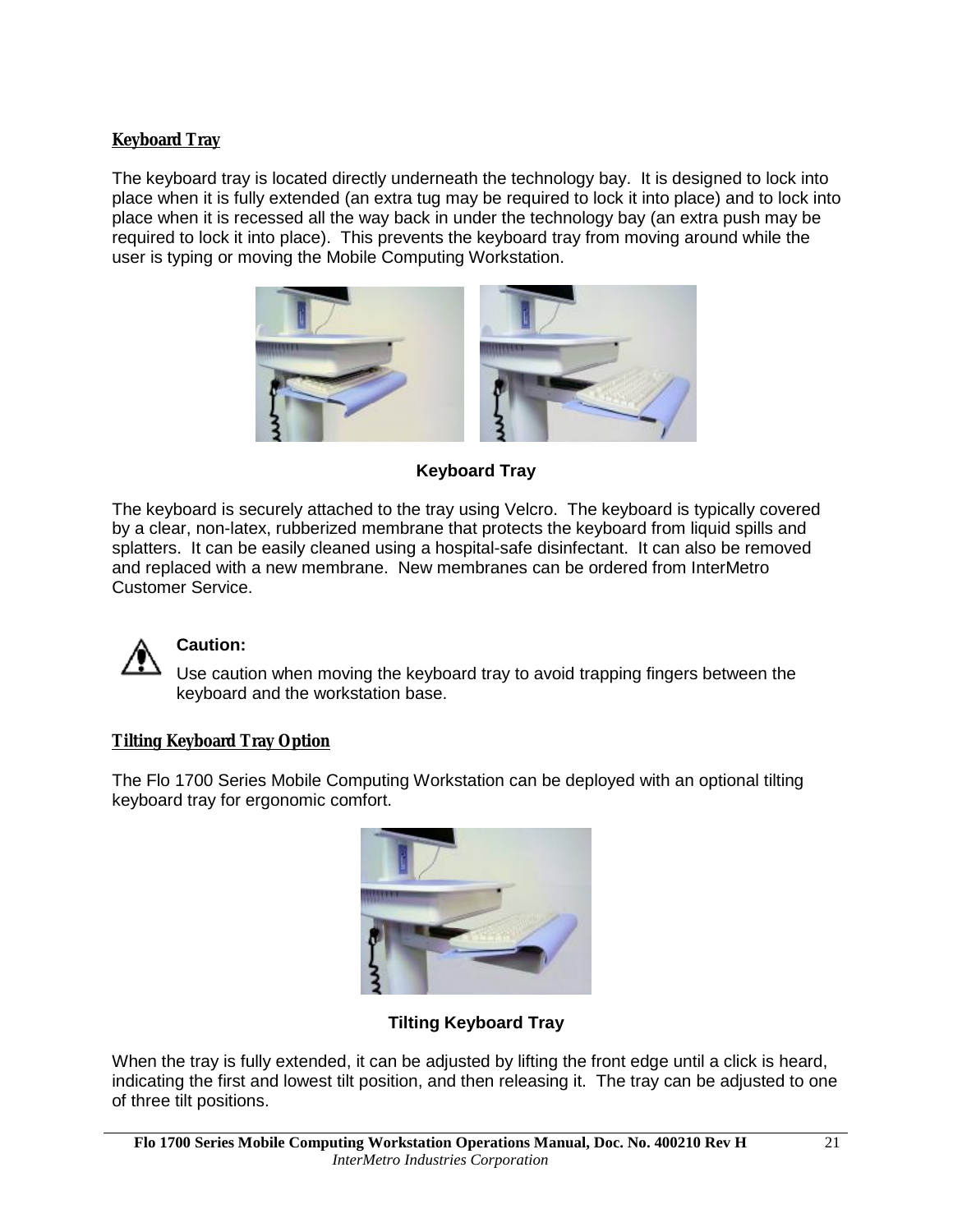To lower the tray to the original bottom horizontal (untilted) position, lift the tray all the way up and drop it back to the bottom position while holding the front edge of the tray.



### **Lifting Tilting Keyboard Tray to adjust position**



### **Caution:**

Do not push the keyboard tray in while it is in a tilted position. Lift the tray all the way up and drop it back to the bottom position while holding the front edge of the tray before pushing it in.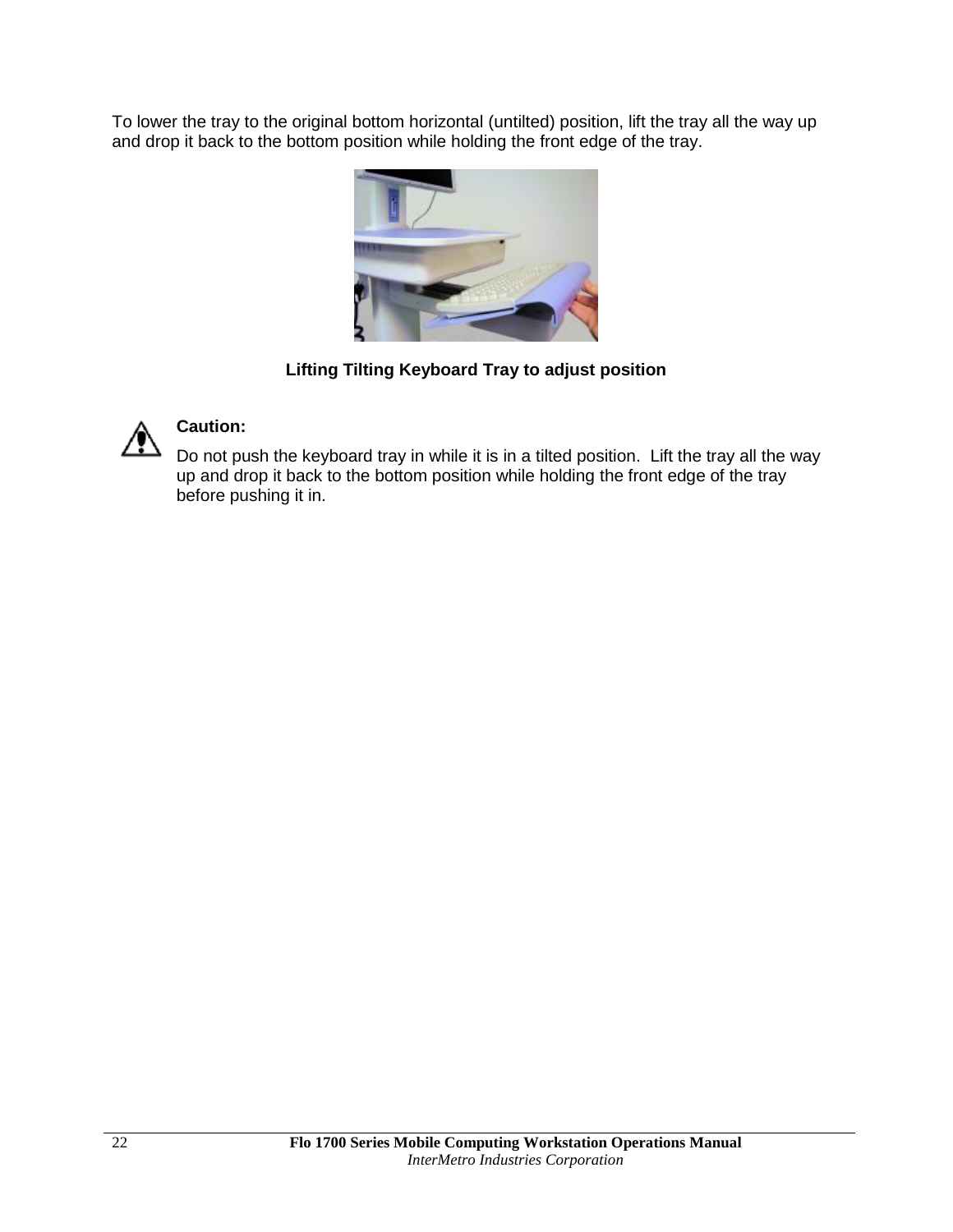#### **Storage Options**

The Flo 1700 Series Mobile Computing Workstation can be deployed with storage designed to carry documents, accessories or supplies needed by a nurse or doctor.

The basket is very sturdy and can hold virtually anything up to a maximum weight of 10 lbs. The additional weight will, however, make adjusting the workstation height more difficult.



**Flo 1700 basket option** 

The storage bin can be deployed in one, two or three drawer versions. The storage bin can be configured to be locked with a TouchPoint™ pin cipher lock or with an ELC 100 Electric Latching Cabinet system. The ELC 100 storage bin can be unlocked through the workstation computer or optional stand alone credentialing device, such as a keypad. The storage bin can hold anything up to a maximum total weight of 10 lbs. The additional weight will, however, make adjusting the Mobile Computing Workstation height more difficult.



**Flo 1700 two-drawer storage bin with pin cipher lock option**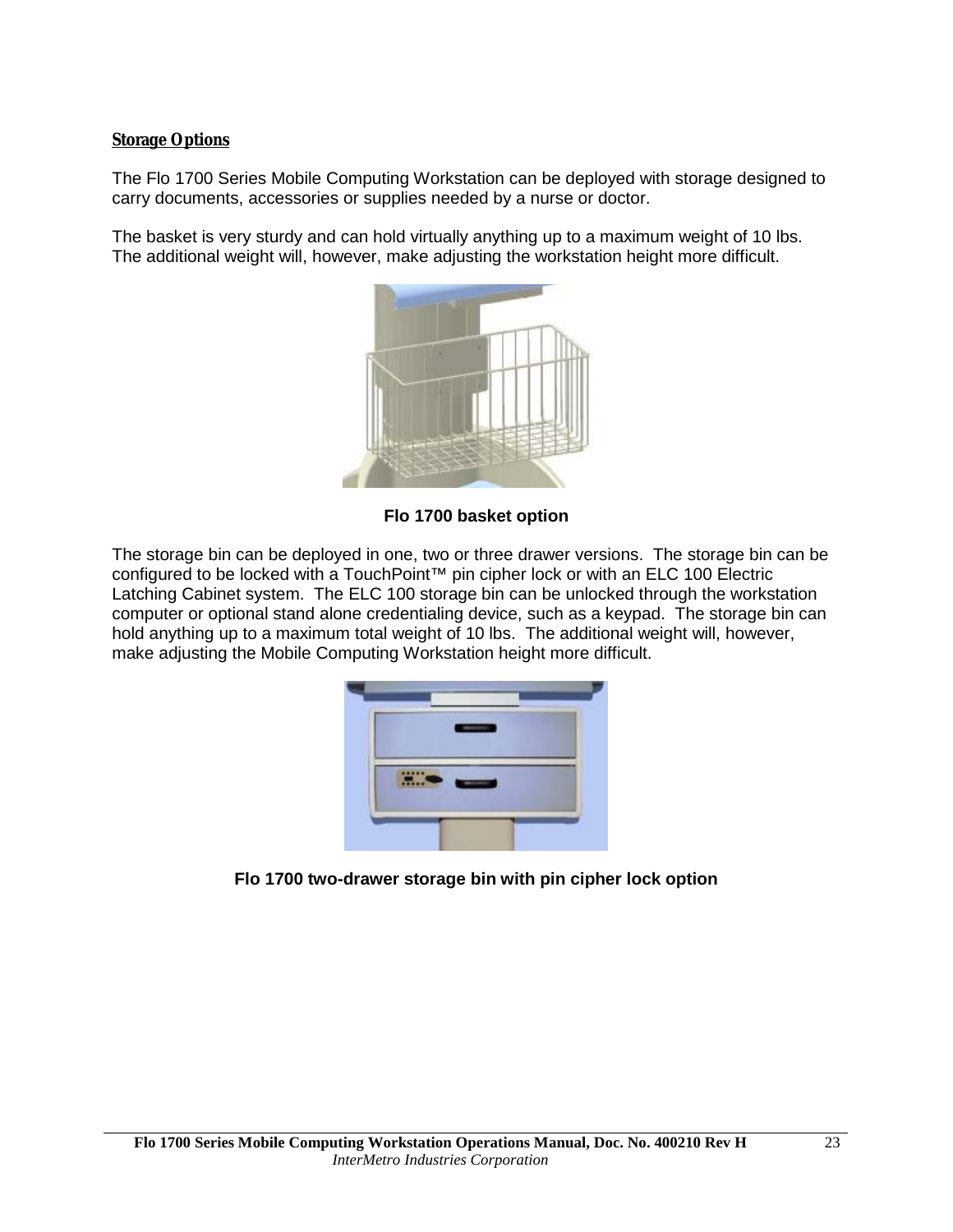#### **Foot Rest Base**

The base deck of the Flo 1700 Series Mobile Computing Workstation is designed to be used as a footrest while either standing or sitting. Placing your feet on the deck will not cause any problems with the power supply.

#### **Casters**

The Flo 1700 Series Mobile Computing Workstation is configured with two locking and two nonlocking casters. The two locking casters are on the front of the workstation.

Lock To lock a caster in the front, press its locking tab down.

*Unlock* To unlock a caster, lift its locking tab up.



**Flo 1700 Base Casters**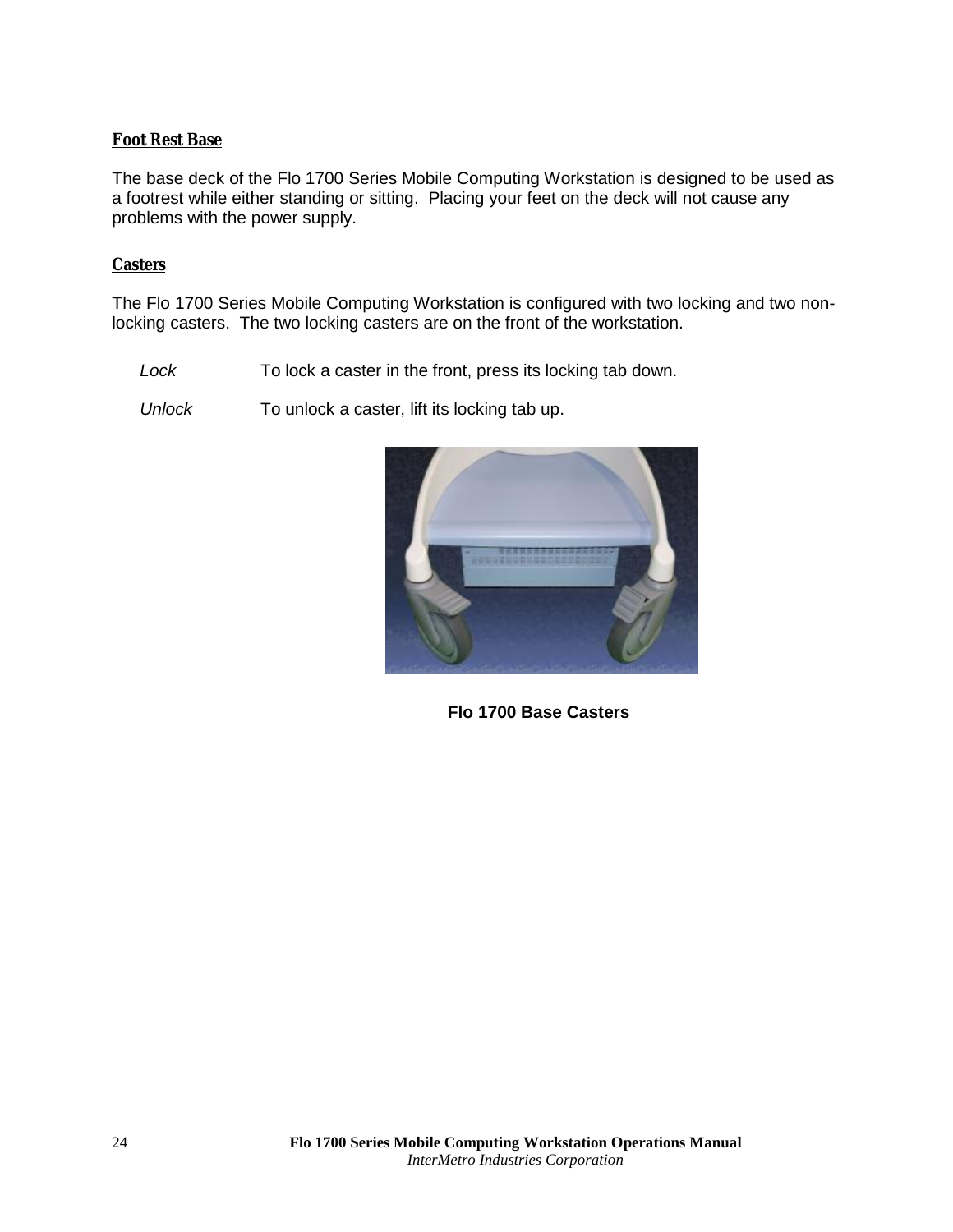#### *Flat Panel Display*

The Flo1700 Series Mobile Computing Workstation comes typically with an LCD monitor. The standard display is capable of displaying screen resolutions of up to 1280x1024 pixels.

In order to avoid damaging the monitor's screen, do not press the screen with your fingers. A soft, clean, lint-free cloth or a lens brush of camel hair should be used to clean the screen. Never pour or spray any type of liquid onto the monitor.

Additional information about the operation of the monitor can be found in the operating manual from the original manufacturer provided with the Mobile Computing Workstation. For additional information, please contact InterMetro Customer Service.

- Powering Up the **Monitor** The Flo 1700 Series Mobile Computing Workstation power supply must be turned on first before turning on the monitor. The ON/OFF switch for the monitor is located on the monitor and may be turned on or off as required.
- Adjusting **Monitor Parameters** To adjust different parameters on the monitor like brightness, contrast, color, etc., please refer to the monitor's user manual, which is shipped with the Mobile Computing Workstation.
	- **Notice:** In order to increase the run-time of your Flo 1700 Series Mobile Computing Workstation with one charge of the power supply battery, the monitor's brightness should not be set higher than 15%. Depending on the make of monitor, it is factory set from 0 to 15%. If, for any reason, the brightness is set to a higher value, set it back to less than 15% for an increased run-time.

Adjusting the Monitor Position The monitor position can be adjusted in all three axes: tilt up or down, swivel left to right, and rotate monitor face.



**Flo 1700 Monitor Position Adjustment**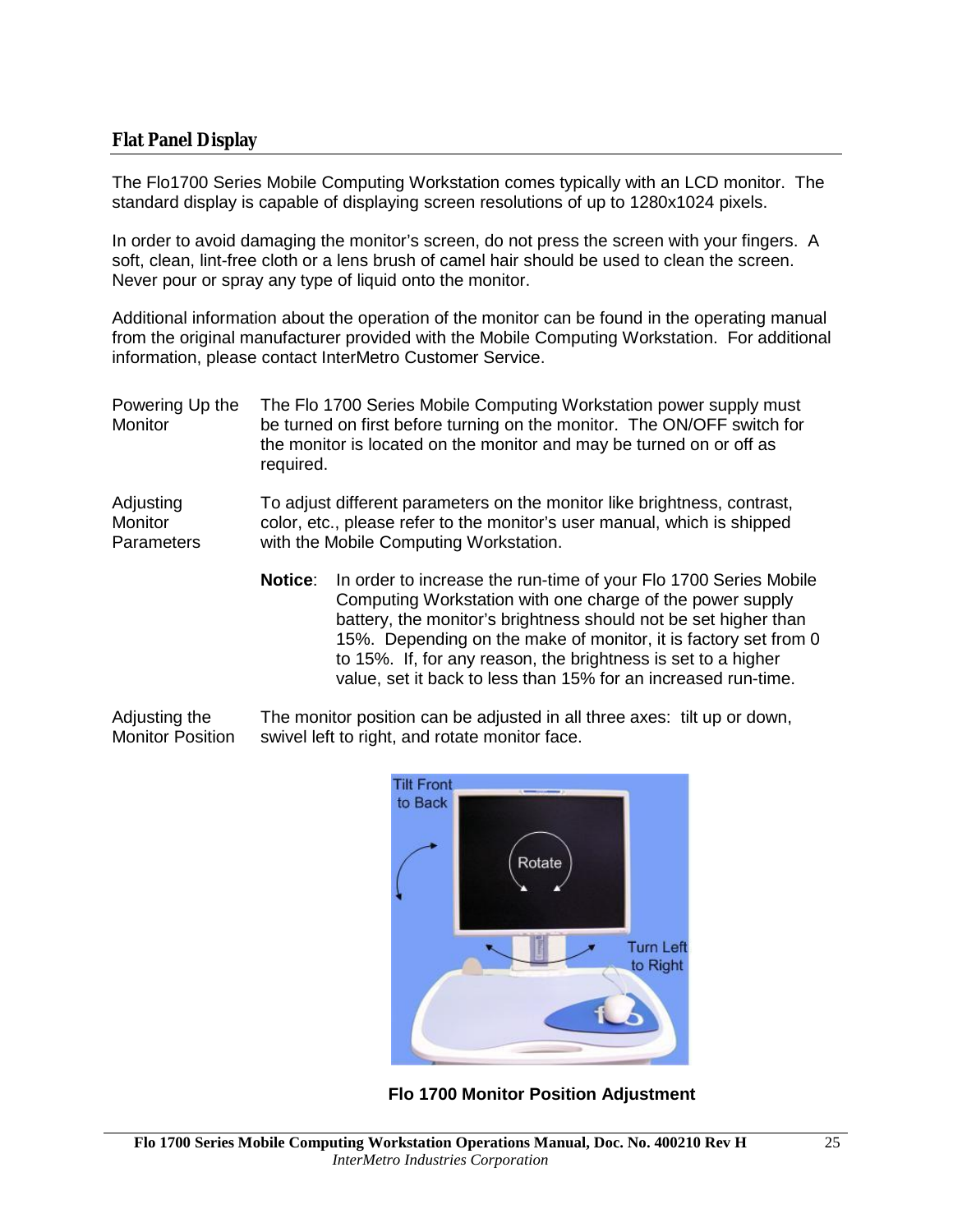To adjust the monitor position to tilt up or down, grab the top and bottom in each hand and move to the position desired.

To adjust the monitor position left or right, grab the sides with each hand and move to the position desired.

To rotate the monitor face, grab the sides with each hand and move in a circle to the position desired.



**Flo 1700 Monitor Turned to Right**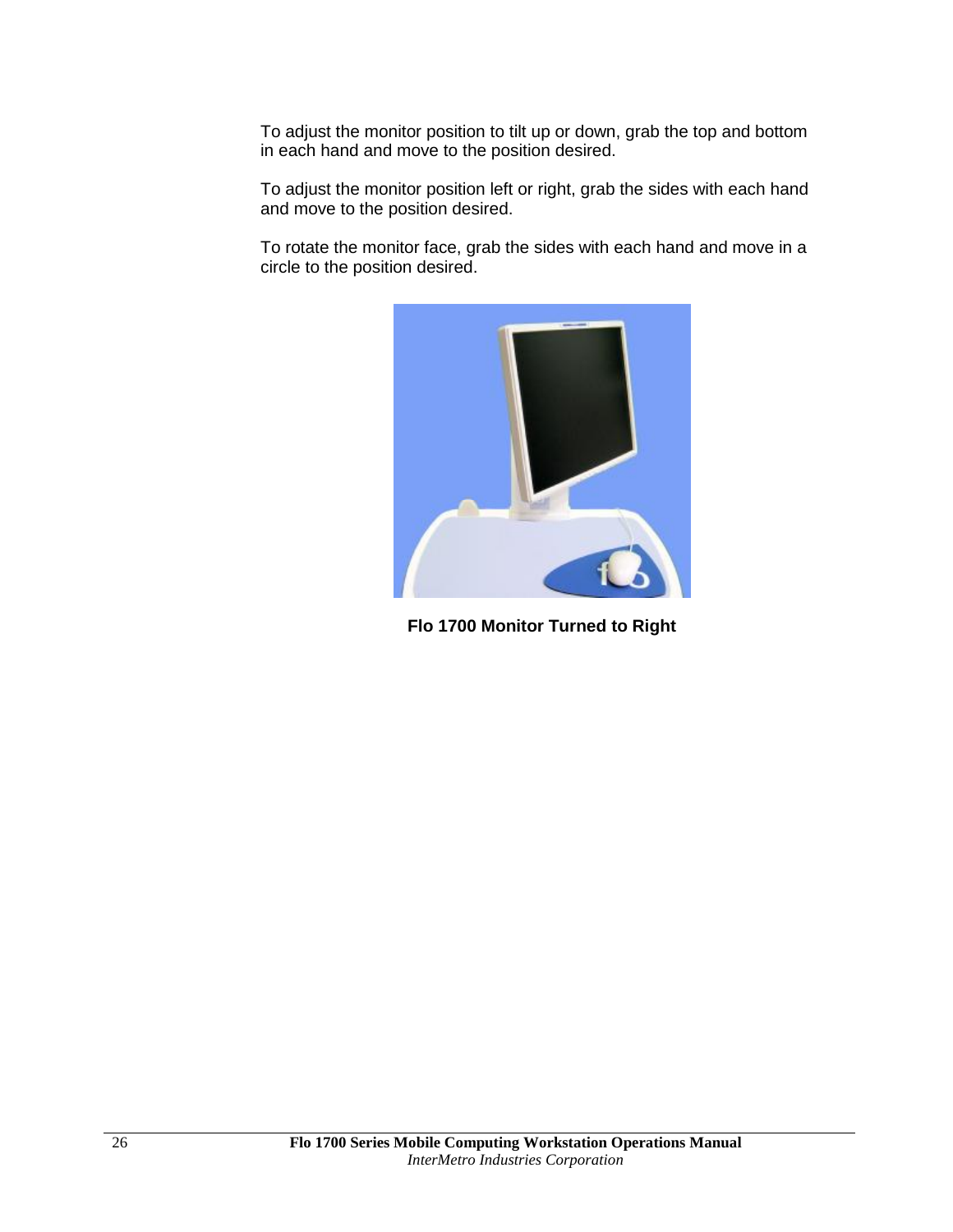### *Computer*

The Flo 1700 Series Mobile Computing Workstation currently employs the following array of computers:

- Notebooks
- Low power thick clients
- Thin clients

The computer comes either with a Windows operating system preinstalled, or bears a custom image for your location. On some configurations, it may be necessary to enter the Windows licensing keys. The keys and a Windows installation CD are shipped with the cart. The thin clients feature Windows XP Embedded.

For additional information about the operation of the computer and operating system, see the operating manuals from the original manufacturers provided with the Mobile Computing Workstation.

The computer is installed in the technology bay of your Flo 1700 Series Mobile Computing Workstation. In addition to the computer, the technology bay houses all the necessary cabling for monitor, mouse, keyboard, power conditioning to power the computer hardware and optional equipment, like barcode scanners or ELC-100 Electric Latching Cabinet.



**Computer in technology bay**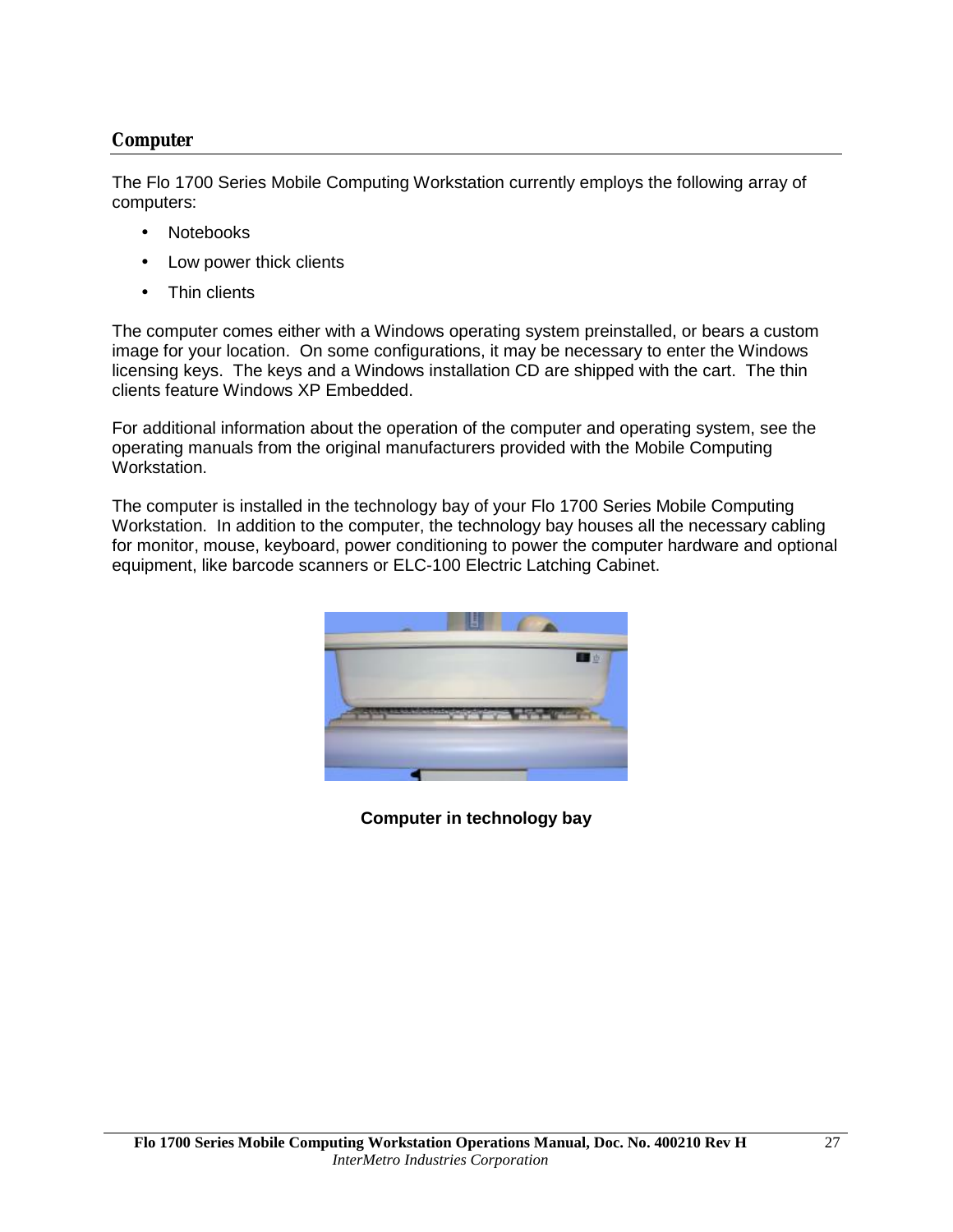#### **Powering up the computer**

The power button of the computer is located in the front of the Mobile Computing Workstation on the technology bay level under the work surface.



**Example location of power button**

In order to power up the computer, press the power button for less than one second and the computer will boot up. If the monitor stays black, make sure that the monitor has been turned on (see "Powering Up the Monitor" under the "Flat Panel Display" section above).

#### **Turning off the computer**

The computer is typically shut down with the Windows' shutdown feature. To perform a hardware shut down of the computer, depress the power button for at least 4 seconds.

#### **Troubleshooting computer problems**

If the computer equipment does not function properly, please refer first to the computer manufacturer's user manual, which is shipped with the Mobile Computing Workstation.

If your problem is not addressed in the computer's user manual, please consult your IT department. If the IT department determines a hardware defect, please contact InterMetro Customer Service.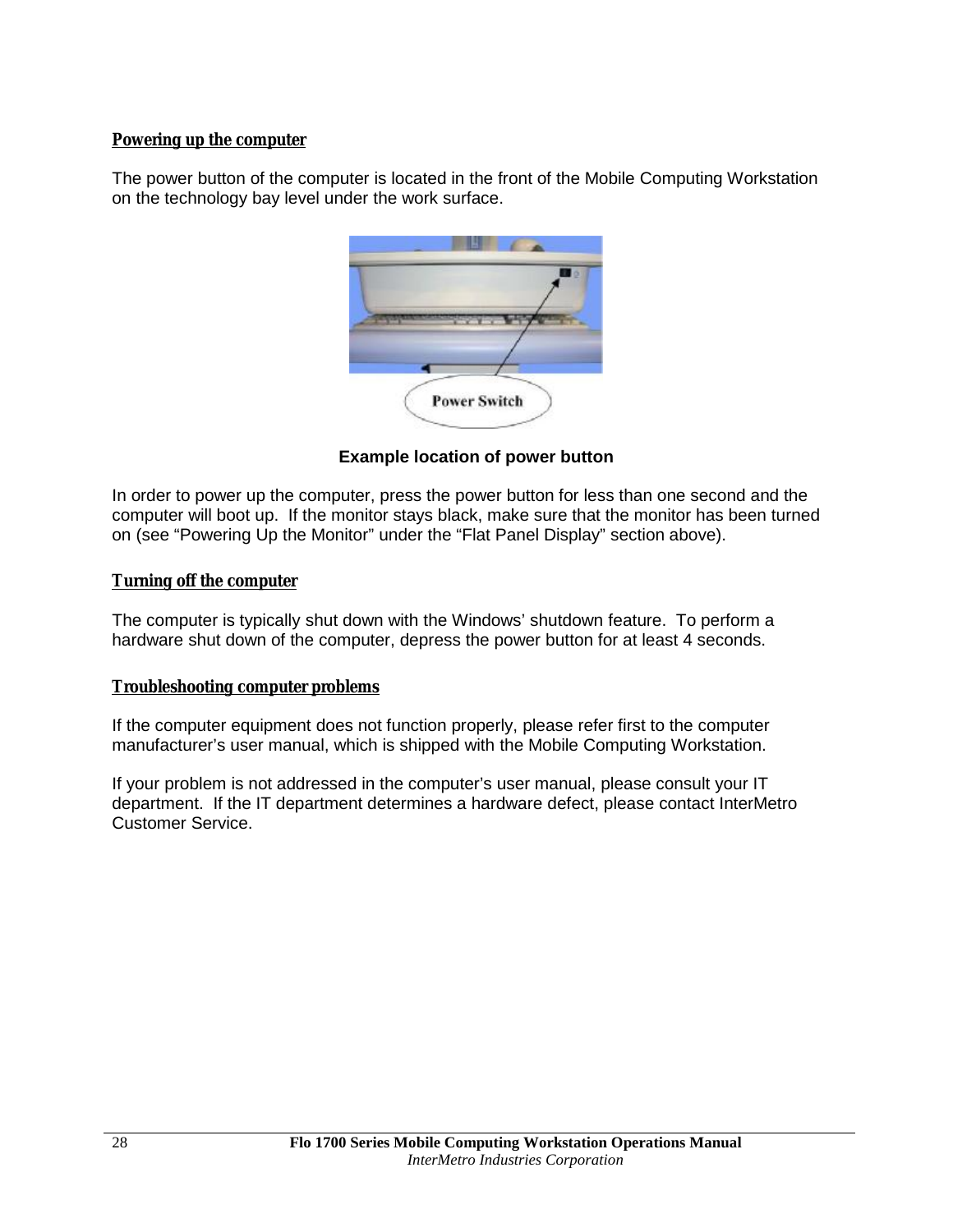#### *Power Supply*

Your Flo 1700 Series Mobile Computing Workstation may be equipped with a Power Supply or swappable battery system with one of the following battery technologies: Nickel Metal Hydride (NiMH) Power Supply, Lithium Ion, Lithium Ion Nano Phosphate (Li-Nano or LiFePO<sub>4</sub>) or Sealed Lead Acid (SLA).

**Notice**: The preparation and operation of the Power Supply are detailed in the respective supplemental operations manual included with the Mobile Computing Workstation for the Power Supply installed.

The Power Supply is designed for continuous operation and service is not interrupted by plugging in or unplugging the Power Supply.

#### **Powering Up the Power Supply**

The Power Supply is controlled by the "ON/Extended Storage" Switch located on the Power Supply that is typically mounted on the bottom of the Mobile Computing Workstation.

In the "ON" position, the power supply provides power to the Flo 1700 Series Mobile Computing Workstation systems. In the "Extended Storage" position, power is removed from the workstation equipment.







**NiMH MPE-7800 NiMH MPS-4002**



**SLA MPS-3111 Li-Nano MPS-4007** 

#### **Example Locations of "ON/Extended Storage" Switch**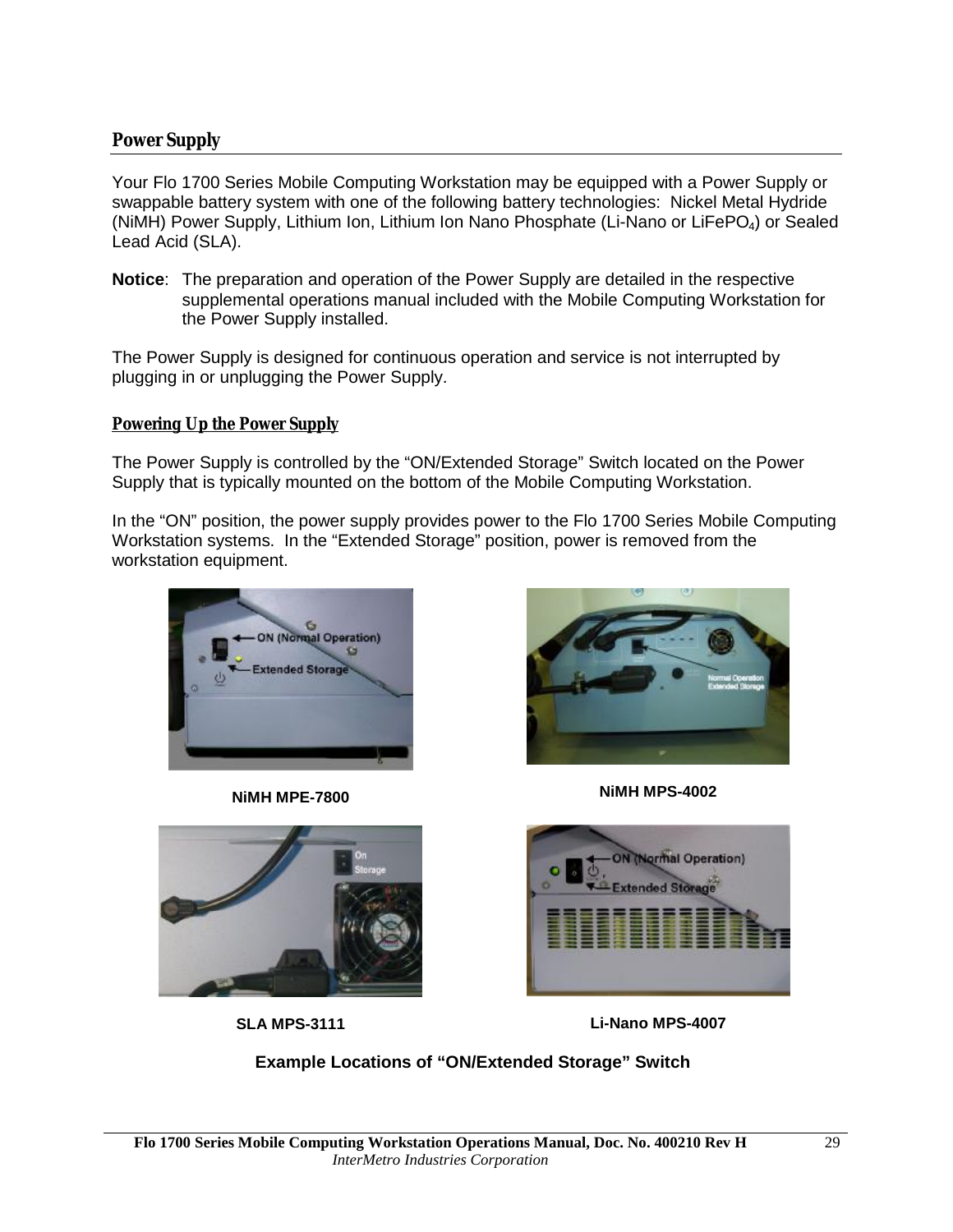#### **Extended Storage**

If the Mobile Computing Workstation will not be used for an extended period of time, the ON/Extended Storage Switch should be put in the "Extended Storage" (OFF) position. The switch position disconnects the battery from any internal or external equipment and avoids deep discharges of and possible damage to the battery that would occur if the Power Supply is left in the "ON" position.

#### **Notice: Long Term Storage** (Longer than one week)

If the Mobile Computing Workstation is to be placed in long term storage (longer than one week), the Power Supply should be fully charged before placing the "ON/Extended Storage" switch in the "Extended Storage" (OFF) position.



### **Important Notice**:

Please refer to the respective supplemental operations manual included with the Mobile Computing Workstation for the Power Supply installed for further details of the "ON/Extended Storage" Switch and the requirements for long term (more than one week) storage.

#### **Remote Fuel Gauge**

To display the charge level of the Power Supply battery cells when operating on DC power, a Remote Fuel Gauge is connected to the power supply. The embedded Remote Fuel Gauge is located just below the monitor in the stalk and gives the user the current battery status at eye level height.



#### **Remote Fuel Gauge**

The LED's of the Remote Fuel Gauge will always display the battery's charge level whether the computer is operating or not.

**Notice**: The functions of the Remote Fuel Gauge are detailed in the respective supplemental operations manual included with the workstation for the Power Supply installed.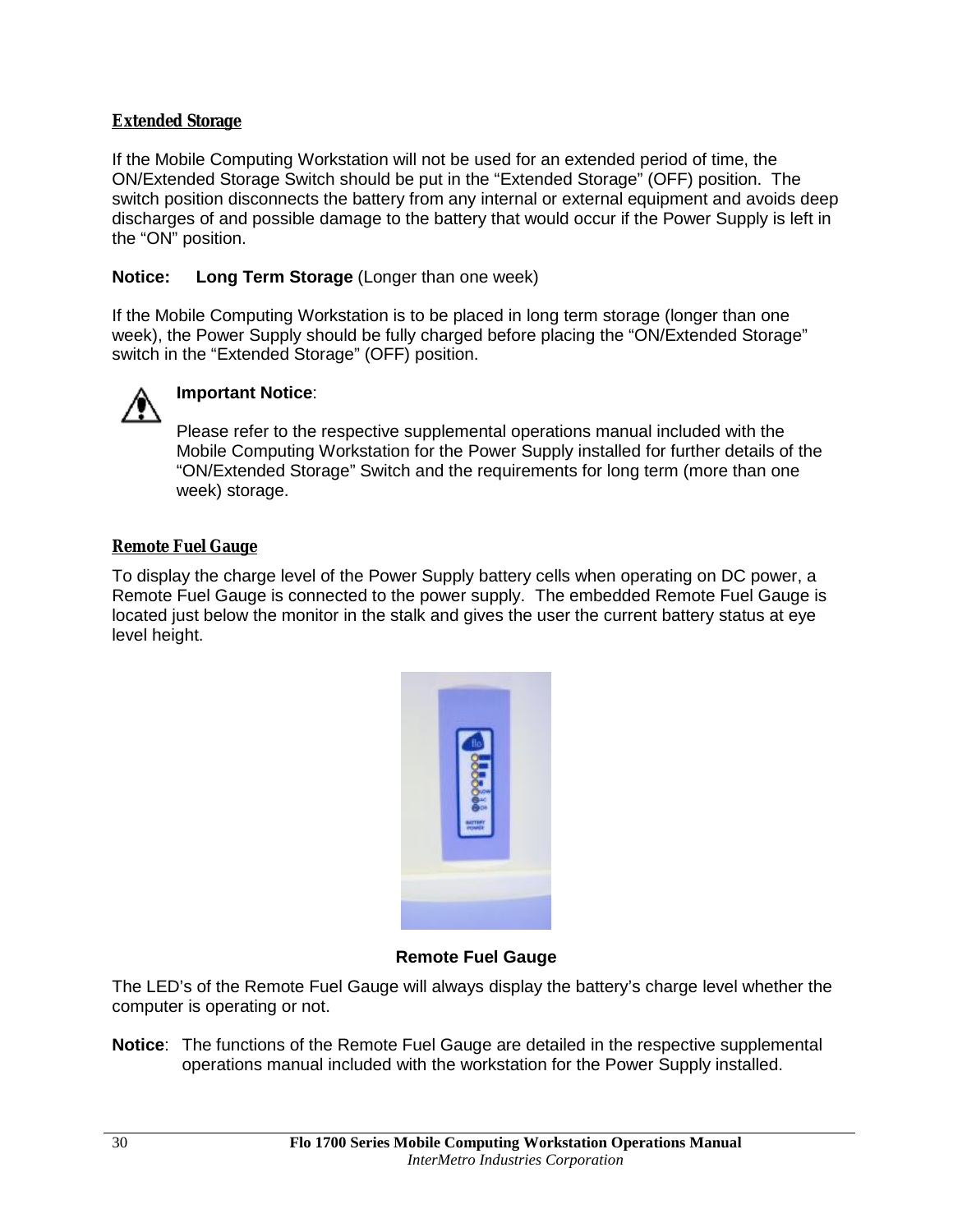## **Maintenance**

### *Cleaning*

Use Flo Cleaner (foaming aerosol available from InterMetro Industries Corporation), or an equivalent mild hospital disinfectant, to clean the exposed surfaces of the workstation on a regular basis. Flo Cleaner is compatible with all of the components of the 1700 Series Mobile Computing Workstation.

- Dampen a soft cloth with Flo Cleaner or equivalent cleaner
- Wipe surfaces until clean
- Do not spray Flo Cleaner into any openings (like air vents on monitor or power supply, etc.) of the mobile clinical work station
- Do not use Flo Cleaner for medical devices used for patient contact (EKG contacts, etc.)

#### *Adjustments and Tightening*

Periodic checks should be performed for tightness of fasteners and screws. For additional details, please contact InterMetro Customer Service.

#### *Power Supply Batteries*

Power Supply Batteries have a charge cycle lifetime based on technology and may need periodic replacement. Please refer to the respective supplemental operations manual included with the Mobile Computing Workstation for the Power Supply installed for details of battery replacement for the Power Supply or contact InterMetro Customer Service.

Power Supplies using Lithium-Ion type batteries are subject to special shipping conditions and are not connected during shipment due to USDOT and IATA regulations. Please refer to the respective supplemental operations manual included with the Mobile Computing Workstation for the Power Supply installed for requirements and details on battery preparation for the Power Supply.

#### *Power Supply Air Filter*

Power supplies equipped with an air filter require periodic maintenance. Please refer to the respective supplemental operations manual included with the Mobile Computing Workstation for the Power Supply installed for requirements and details of periodic air filter cleaning and replacement.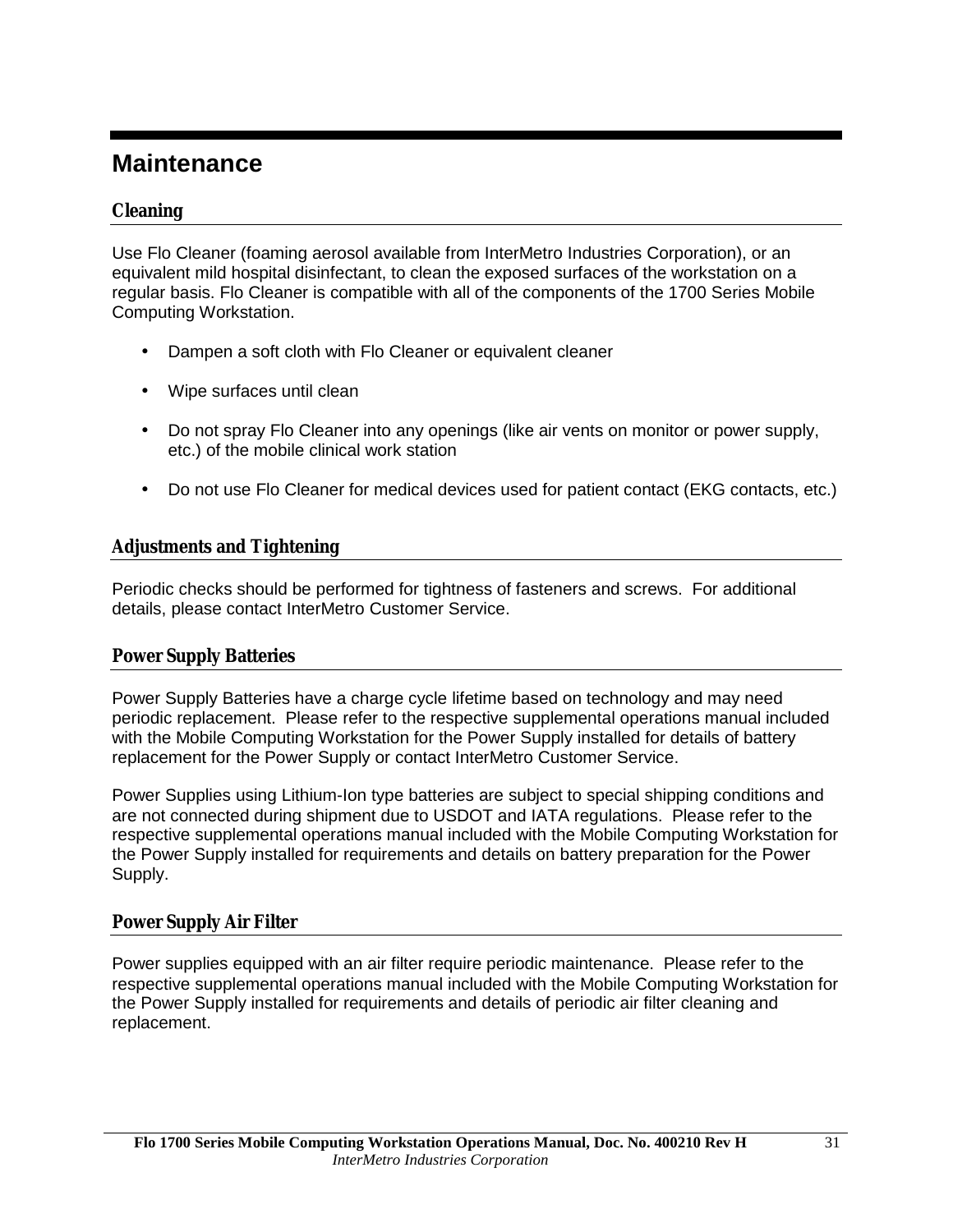### *Power Supply Fuse Replacement*

Please refer to the respective supplemental operations manual included with the Mobile Computing Workstation for the Power Supply installed for requirements and details of Power Supply fuse replacement.



#### **Caution:**

For continued protection against risk of fire, replace only with the same type and rating of fuse.

#### *Storage and Transport Conditions*

Environmental conditions for shipping and storage are:

- Ambient temperature range of -40°C to +70°C (-40°F to 160°F).
- Relative humidity range of 10% to 100%.
- Atmospheric pressure range of 14.76 in. Hg to 31.29 in. Hg.

#### **Special shipping conditions for Lithium-Ion Batteries:**



#### **Caution:**

The following applies to Power Supplies using Lithium-Ion type batteries only:

In accordance with USDOT and IATA regulations, the Lithium-Ion cells shall not be shipped or transported in another vehicle on public roads with the Lithium-Ion cells or battery packs connected. Please refer to the respective supplemental operations manual included with the Mobile Computing Workstation for the Power Supply installed for requirements and details on battery preparation for the Power Supply.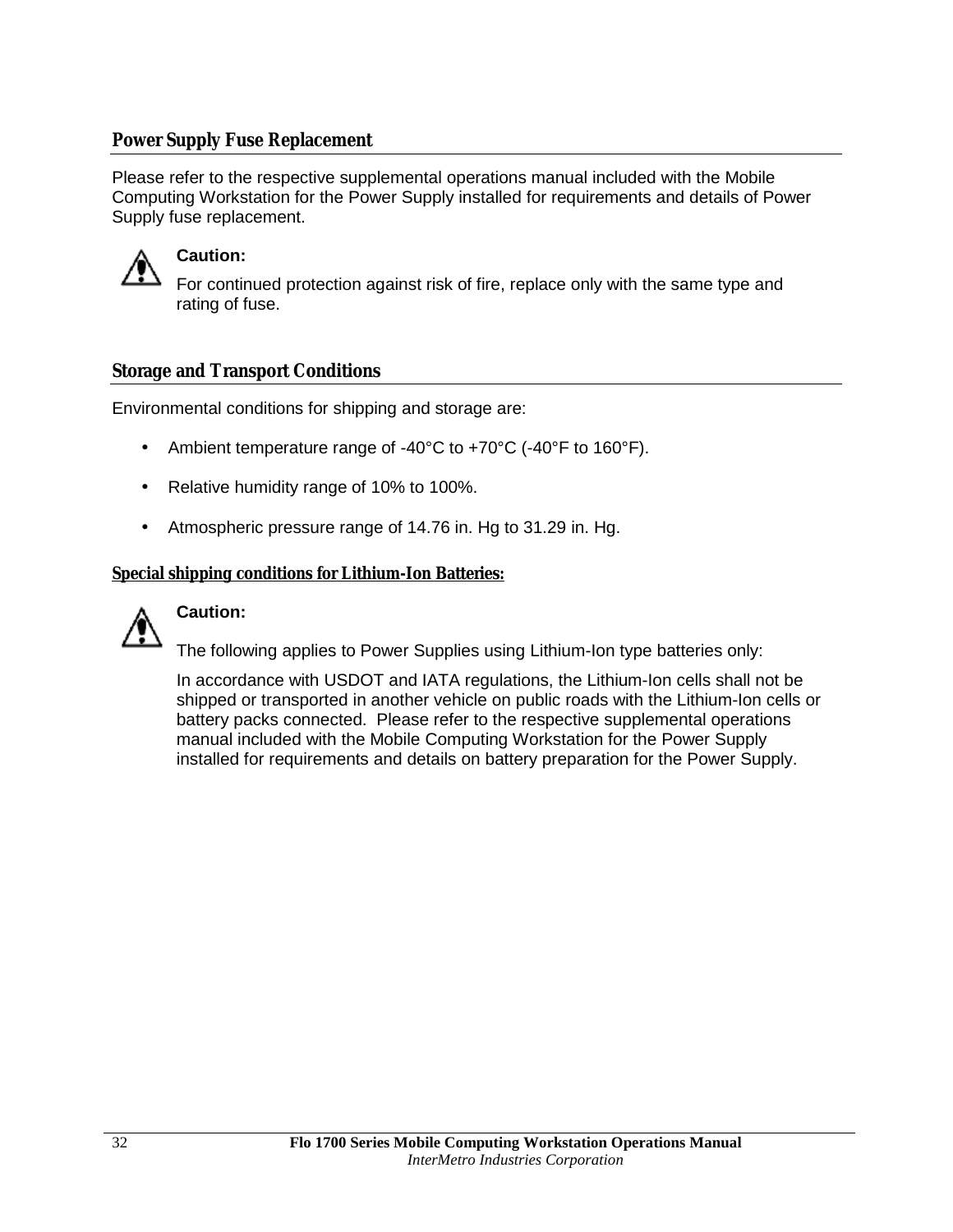#### *Power Savings*

In order to conserve power and enjoy a long run-time with a single battery charge, several parameters need to be set on the workstation computer and monitor display.

#### **Computer Settings**

Two parameters need to be set on the workstation computer:

- 1. Turn off any computer screen saver. Some screen savers require a high amount of computational power and cause high power consumption.
- 2. Through the Windows Control Panel, open the Power Options Properties and set it to the following:

| <b>Hibernate</b><br><b>LIPS</b> |                                                                                                                                                                                                                                                  |
|---------------------------------|--------------------------------------------------------------------------------------------------------------------------------------------------------------------------------------------------------------------------------------------------|
|                                 |                                                                                                                                                                                                                                                  |
|                                 |                                                                                                                                                                                                                                                  |
|                                 |                                                                                                                                                                                                                                                  |
|                                 |                                                                                                                                                                                                                                                  |
|                                 | Delete                                                                                                                                                                                                                                           |
|                                 |                                                                                                                                                                                                                                                  |
| After 5 mins                    |                                                                                                                                                                                                                                                  |
| Never                           |                                                                                                                                                                                                                                                  |
| Never                           |                                                                                                                                                                                                                                                  |
| Never                           |                                                                                                                                                                                                                                                  |
|                                 | Power Schemes   Advanced  <br>Select the power scheme with the most appropriate settings for<br>this computer. Note that changing the settings below will modify<br>the selected scheme.<br>Save As<br>Settings for Portable/Laptop power scheme |

**Power Options Properties Control Panel** 



#### **Caution:**

Under no circumstances should the computer "Power schemes" be set to "Always On": the setting significantly reduces power supply run time on batteries and may cause the computer equipment to overheat.

#### **Flat Panel Display Settings**

The Flat Panel Display monitor's brightness should not be set higher than 15%. To adjust the brightness parameter of the monitor, please refer to the monitor's user manual, which is shipped with the Mobile Computing Workstation. See "Adjusting Monitor Parameters" in "Flat Panel Display" section above.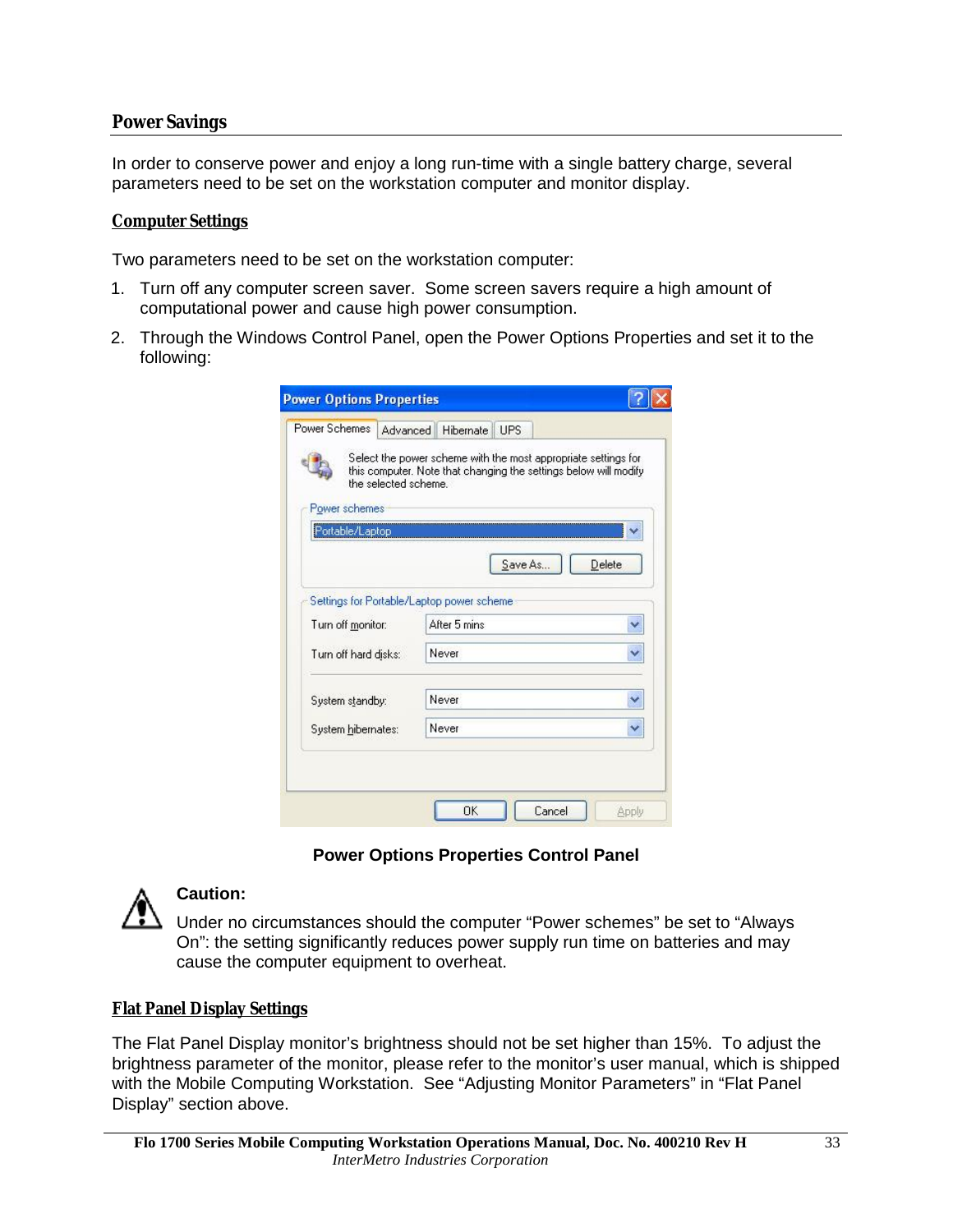#### *Troubleshooting*

Use the tips in this section as a guide. They include solutions to the simplest problems as well as things to observe when trying to diagnose problems.

Consider the following:

- If a problem occurs while you're working, stop immediately. If you continue, you may lose data and destroy problem-related information.
- Observe what is happening. Write down what the computer and any optional devices are doing as well as what actions you took immediately before the problem occurred.
- Is the computer running? Are the cables properly attached to the back of the power supply?
- Which part of the system is operating erratically? Keyboard? Disk/Flash Drive? Radio? Display? Power Supply? Each produces different symptoms.
- What program and/or optional devices are you using?
- What appears on the screen? Do you see any messages or random characters? Look up any messages in the documentation for your software.
- Are any LEDs illuminated? Which ones on which devices?
- Do you hear any beeps? How many? Are they long or short?
- Is the computer making any unusual noises?
- Are the locking wheels locked or unlocked?
- Are the fuses in the power supply intact?
- See if you can cause the problem to occur again. This may help you understand the source of the problem and will help you describe the problem if you must call InterMetro Customer Service for technical assistance.

Additional troubleshooting details are also provided in the Power Supply Operations Manual Supplement for the Power Supply and may be included in other manuals for equipment and software applications included with the workstation.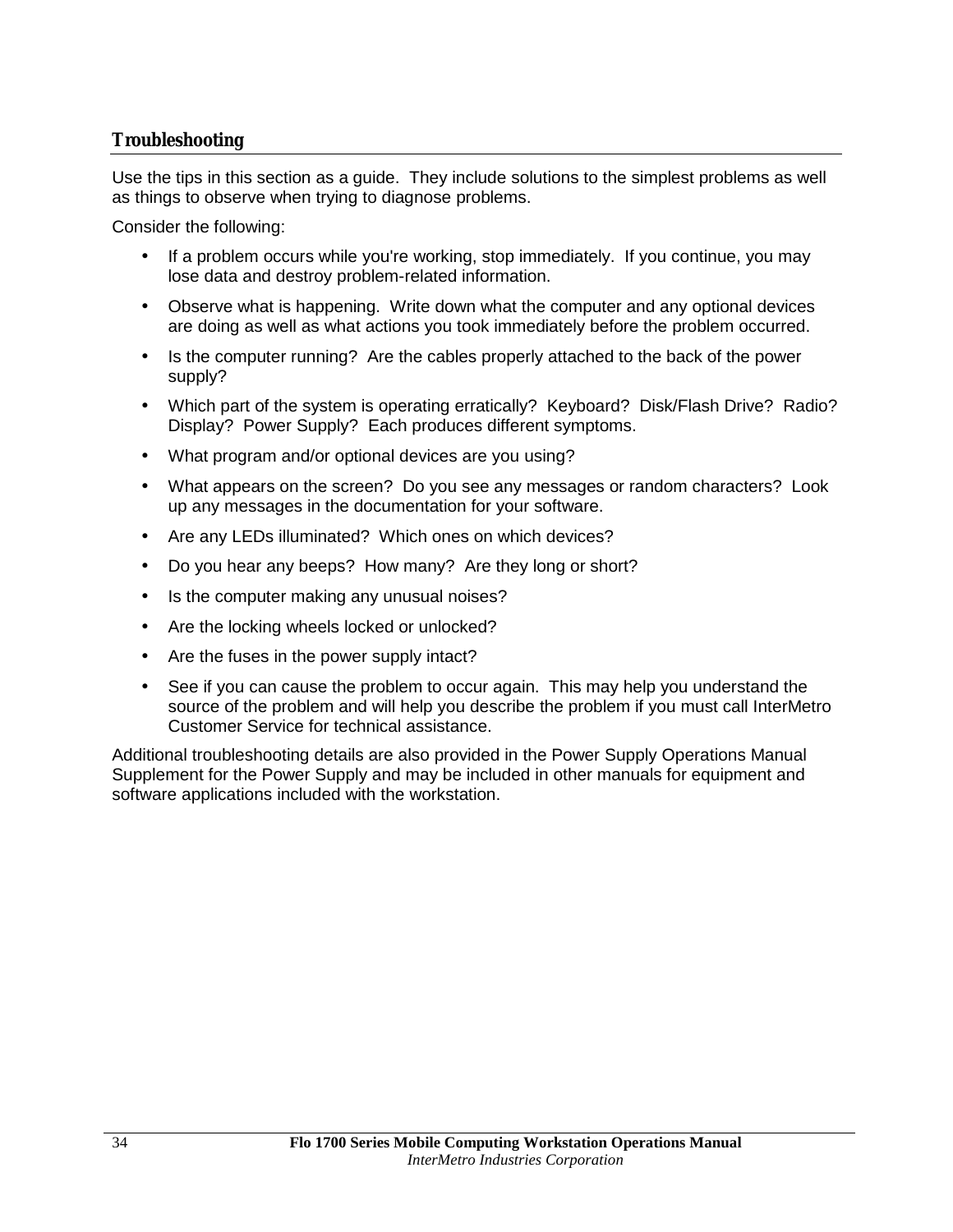# **Technical Specifications**

### *Flo 1700 Series Cart – Model 1750 Overall Cart*

| Work Surface Height                   | Adjustable from 32" to 42"                                                  |
|---------------------------------------|-----------------------------------------------------------------------------|
| <b>Overall Height</b>                 | 51" to 61" (depending on adjustment)                                        |
| <b>Work Surface Dimensions</b>        | 21" x 16.6"                                                                 |
| Maximum Work Surface<br>Load          | $5$ lbs.                                                                    |
| Weight                                | 122 to 132 lbs. (depending on configuration)                                |
| <b>Base Dimensions</b>                | 17.5" x 18.5"                                                               |
| Construction                          | Steel/Aluminum                                                              |
| Finish                                | Industrial powder coat                                                      |
| Wheels                                | 4 swivel (2 locking, 2 non-locking)                                         |
| Input Voltage                         | 120 VAC, 60 Hz, 3.0 A                                                       |
|                                       | Models with MPE-7800: 100-240 VAC, 50/60 Hz, 5 A max                        |
| <b>Battery Technology</b><br>Computer | NiMH or Sealed lead Acid (please see applicable Power Supply<br>supplement) |
| Communication                         | Various types of thin client, thick client and notebook computers           |
| Monitor                               | Wireless LAN, IEEE802.11a/b/g                                               |
| Approvals                             | Various types of flat panel display monitors                                |
|                                       | FCC Part 15 Subpart B, Class A, Industry Canada Class A                     |
|                                       | UL60601-1 and CSA C22.2 No. 601.1                                           |
|                                       | Select models carry the following additional approvals:                     |
|                                       | IEC/EN 60601-1-1 (Safety, Medical Equipment)                                |
|                                       | IEC/EN 60601-1-2 (EMC, Medical Equipment)                                   |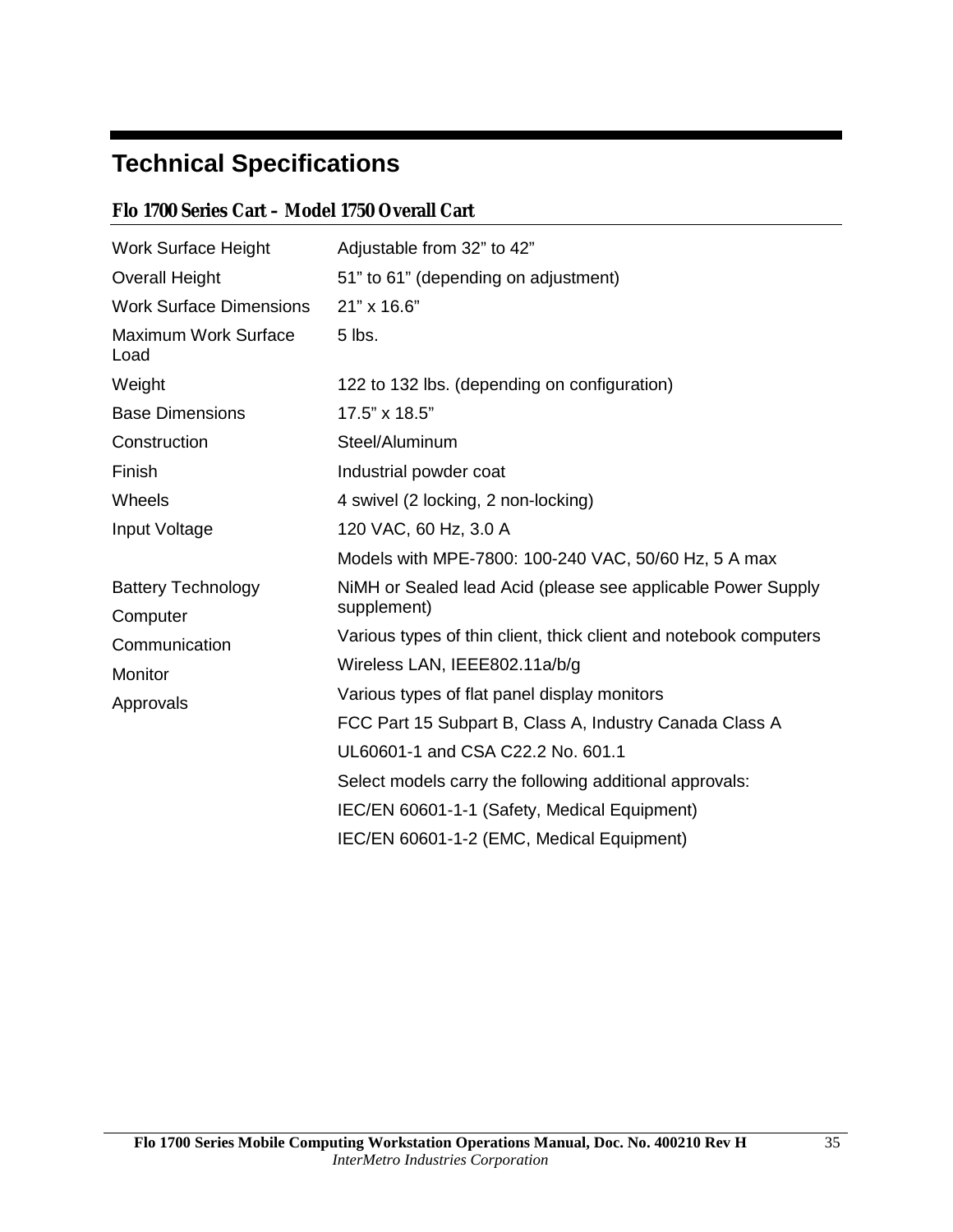### *Flo 1700 Series Cart – Model 1760 Overall Cart*

| Work Surface Height                   | Adjustable from 33.5" to 46.5"                                                                                                             |
|---------------------------------------|--------------------------------------------------------------------------------------------------------------------------------------------|
| <b>Overall Height</b>                 | 52" to 65" (depending on adjustment)                                                                                                       |
| <b>Work Surface Dimensions</b>        | 21.5" x 18"                                                                                                                                |
| <b>Maximum Work Surface</b><br>Load   | $5$ lbs.                                                                                                                                   |
| Weight                                | 112 to 122 lbs. (depending on configuration)                                                                                               |
| <b>Base Dimensions</b>                | 15.5" x 16.5"                                                                                                                              |
| Construction                          | Steel/Aluminum                                                                                                                             |
| Finish                                | Industrial powder coat                                                                                                                     |
| Wheels                                | 4 swivel (2 locking, 2 non-locking)                                                                                                        |
| Input Voltage                         | 120 VAC, 60 Hz, 3.0 A<br>Models with MPE-7800: 100-240 VAC, 50/60 Hz, 5 A max<br>Models with MPS-4007: 100-240 VAC, 50/60 Hz, 2.5 to 1.5 A |
| <b>Battery Technology</b><br>Computer | NiMH, Lithium-Ion Nano Phosphate or Sealed lead Acid (please<br>see applicable Power Supply supplement)                                    |
| Communication                         | Various types of thin client, thick client and notebook computers                                                                          |
| Monitor                               | Wireless LAN, IEEE802.11a/b/g                                                                                                              |
| Approvals                             | Various types of flat panel display monitors                                                                                               |
|                                       | FCC Part 15 Subpart B, Class A, Industry Canada Class A                                                                                    |
|                                       | UL60601-1 and CSA C22.2 No. 601.1                                                                                                          |
|                                       | Select models carry the following additional approvals:                                                                                    |
|                                       | IEC/EN 60601-1-1 (Safety, Medical Equipment)                                                                                               |
|                                       | IEC/EN 60601-1-2 (EMC, Medical Equipment)                                                                                                  |
|                                       | RoHS compliant (RoHS Directive 2002/95/EC)                                                                                                 |

### *Power Supply*

For Power Supply, please refer to the Power Supply Operations Manual Supplement that is supplied with your Flo 1700 Series Mobile Computing Workstation.

### *Computer Equipment*

For computer equipment, like computer, monitor, mouse, keyboard, etc. please refer to the equipments' user manuals, which are supplied with your Flo 1700 Series Mobile Computing Workstation.